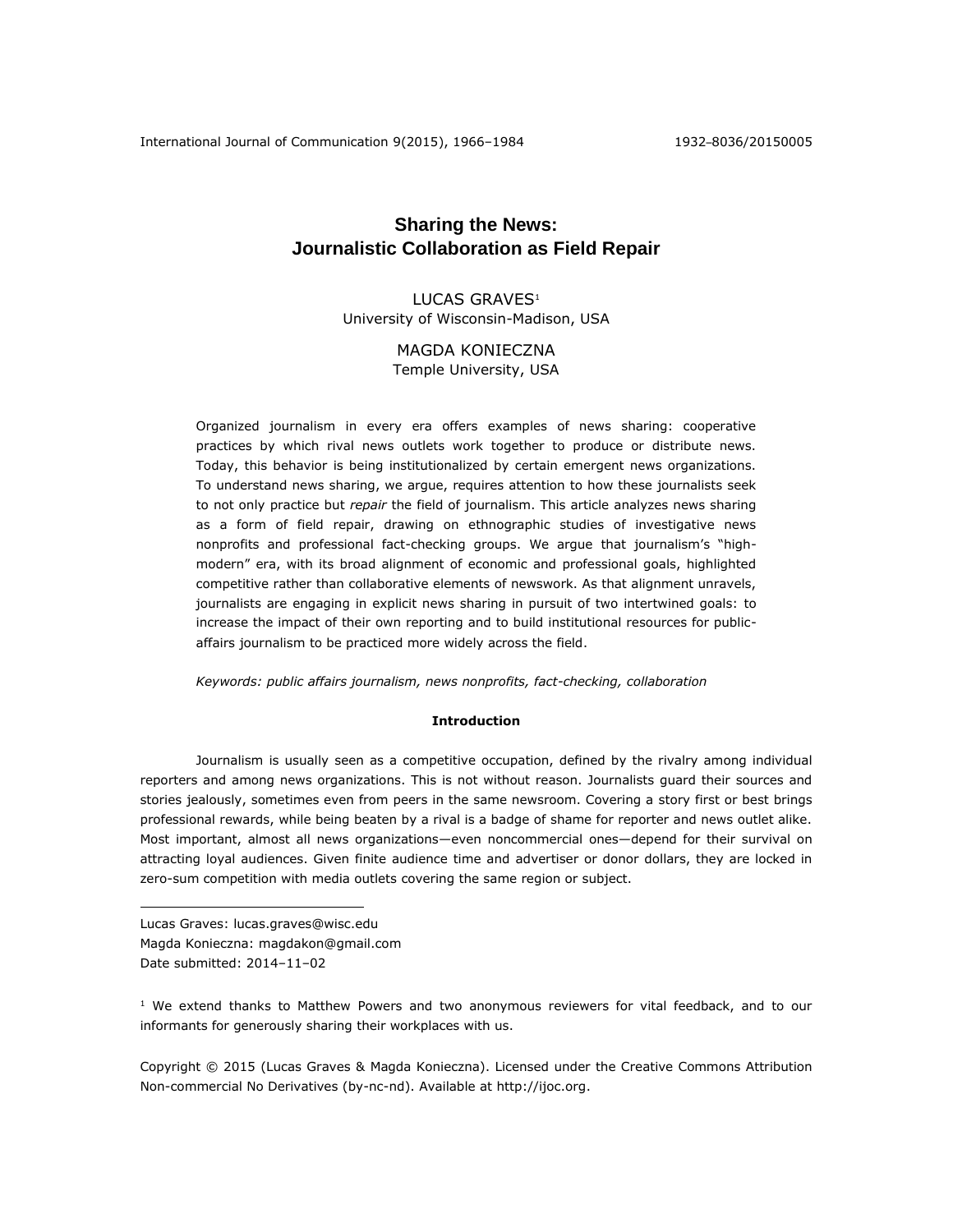This has never been an adequate picture of the world of news production, however, and it is arguably less so today. Observers have pointed to both mounting economic pressure and new media technologies as driving a "new era of collaboration" (Stearns, 2012, para. 8) in which "reporting is becoming more participatory and collaborative" (Downie & Schudson, 2009, p. 2) in the United States and overseas. Commonly cited examples run from regional content-sharing networks, to long-term partnerships in which newsrooms share resources or operate a joint news brand, to ad hoc collaboration around a particular investigation or subject. One tally counted more than 50 current or recent collaborations involving commercial, nonprofit, and publicly funded outlets in various combinations. These partnerships spanned newspapers, magazines, TV and radio stations, hyperlocal and specialist blogs, investigative newsrooms, and universities (Stearns, 2010).

This collaborative trend is difficult to quantify. The history of journalism includes many and varied forms of cooperation among news organizations, reviewed below. But as important as the trend itself is how journalists seem to be talking about it: the open embrace of "collaborative journalism" as a way to fulfill journalism's mission in the face of profound economic challenges. "It's time to realise that if the wolf is to be kept from the door, collaborative journalism is the way ahead" (Rusbridger, 2009, p. 19) the theneditor of London's *Guardian* has argued. Working together has become "more the rule than the exception," claims the *IRE Journal*, attributing to the Internet's influence the "extraordinary number of collaborations" (Houston, 2010, p. 18) under way to ensure "broader distribution" and "deeper impact" for investigative stories. The *Columbia Journalism Review* flagged the trend this way: "Journalists are creating ways to work with one another, with students, and with the public to sustain journalism's most important contributions to society" ("All Together Now," 2009, para. 1). Working with competitors "has traditionally been anathema to journalists" (ibid.), the article stressed.

What can these initiatives and their accompanying rhetoric tell us about the emerging news ecosystem? What do they reveal about underlying professional norms? This article examines the practices and discourse of what we call "news sharing": deliberate cooperative behaviors involving two or more newsrooms working together to produce and/or distribute news. Drawing on ethnographic fieldwork and interviews, we analyze news sharing as practiced and understood by two emergent classes of news organizations gaining attention in the United States and overseas: investigative news nonprofits, which focus on long-term reporting projects, and professional fact-checking groups, which specialize in debunking falsehoods and countering misinformation.

Journalists in these small, specialized outlets rely on outside news organizations to a remarkable degree in their daily work. In various ways we document, they have loosened the reins of ownership both editorially and commercially to accomplish a wider journalistic mission. Specifically, we find that they deploy news sharing in two related ways: to increase the spread and impact of their own reporting and to build institutional resources for their style of reporting to be practiced more widely. Collaborative activity in journalism can be seen as part of a broad shift toward networked organizational forms across the landscape of political communications, much studied in the worlds of campaigns and activism. But to understand news sharing by investigative nonprofits and professional fact-checkers, we argue, requires attention to their explicit mission of journalistic reform—to the ways they seek to not only practice but *repair* the field of journalism.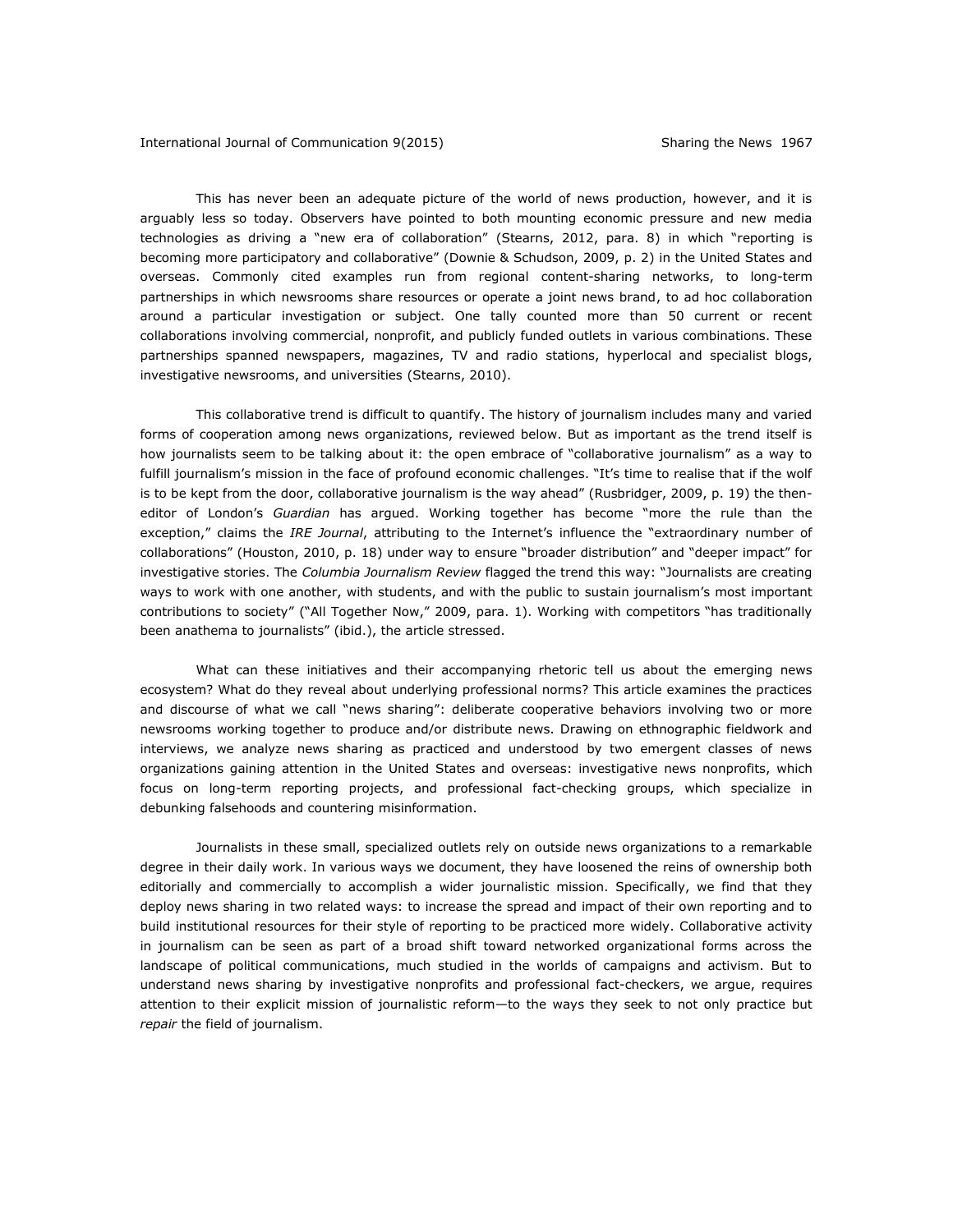$\overline{a}$ 

## **News Sharing as Journalistic Field Repair**

In advancing the notion of "field repair," we mean field first of all in the common sense of an area recognized by practitioners and outsiders as comprising an at least loosely defined set of shared skills and values. Fields in this sense include areas such as politics, higher education, and journalism. The field of journalism is broad and encompasses specialties—sports journalism, entertainment news, political reporting, and so on—with distinct occupational cultures and codes of behavior. But the field also has a clear center in the journalistic imagination: the serious public affairs reporting that builds professional status, wins prestigious awards, and is seen to fulfill the press's Fourth Estate role in what Gans (2003) calls "journalism's theory of democracy" (p. 55).

Both investigative news nonprofits and professional fact-checking groups address that perceived center of the journalistic field. Both understand themselves as practicing the kind of "accountability journalism" that is vital to a well-functioning democracy, and see their work as responding to an ongoing crisis in journalism. For the growing group of investigative nonprofits, this crisis is the well-documented threat to watchdog reporting posed by falling profits, shrinking newsrooms, and failing newspapers (Downie & Schudson, 2009; Project for Excellence in Journalism, 2013). <sup>2</sup> The fact-checkers, meanwhile, are responding to a perceived rise in political misinformation, brought on by the fragmentation and politicization of the news media and the corresponding loss of objective journalism's gatekeeper status (e.g., Jackson & Jamieson, 2007). These economic and professional challenges to journalism are often seen as facets of a single crisis (Siles & Boczkowski, 2012). Field repair in this broad sense consists of self-conscious efforts to respond to the ongoing crisis in journalism—directly, by providing the kinds of public affairs coverage seen to be lacking, and indirectly, through institution-building meant to promote such coverage in the news industry as a whole.

The concept of field repair draws on the specific sociological sense of fields (or institutions) as meso-level spheres of action that exist between the individual or organization and the wider society; that are at least partly autonomous; and that are governed by a particular internal order or logic necessary to fully account for the actions of individuals in the field (Bourdieu, 1993; Bourdieu & Wacquant, 1992; DiMaggio & Powell, 1991; Martin, 2003). As Benson (2006) notes, parallel but contrasting conceptions of a semi-autonomous journalistic field have emerged from Pierre Bourdieu's work (Benson, 2004, 2005; Bourdieu, 1998, 2005) and from American "new institutionalist" authors (Cook, 1998, 2006; Sparrow, 1999, 2006). These formulations differ most sharply in their account of the internal workings of the journalistic field, with institutionalists emphasizing homogeneity and stability. Two features of Bourdieusian field theory make it especially relevant here. One is the stress on fields as sites of struggle characterized by the ongoing production of difference. This allows for the possibility of contestation and transformation—a point developed by later scholars in the context of news production (Benson, 2006) and more generally (Fligstein & McAdam, 2011). Another is Bourdieu's focus on the distinction between economic and cultural capital (Benson, 2006; Bourdieu, 1993, 1998). As we shall see, this becomes a useful lens for understanding news sharing as a strategy for field repair in light of journalism's economic crisis.

 $2$  Although CPI predates the financial crisis, the organization sees itself as leading a wave of nonprofits born of that crisis.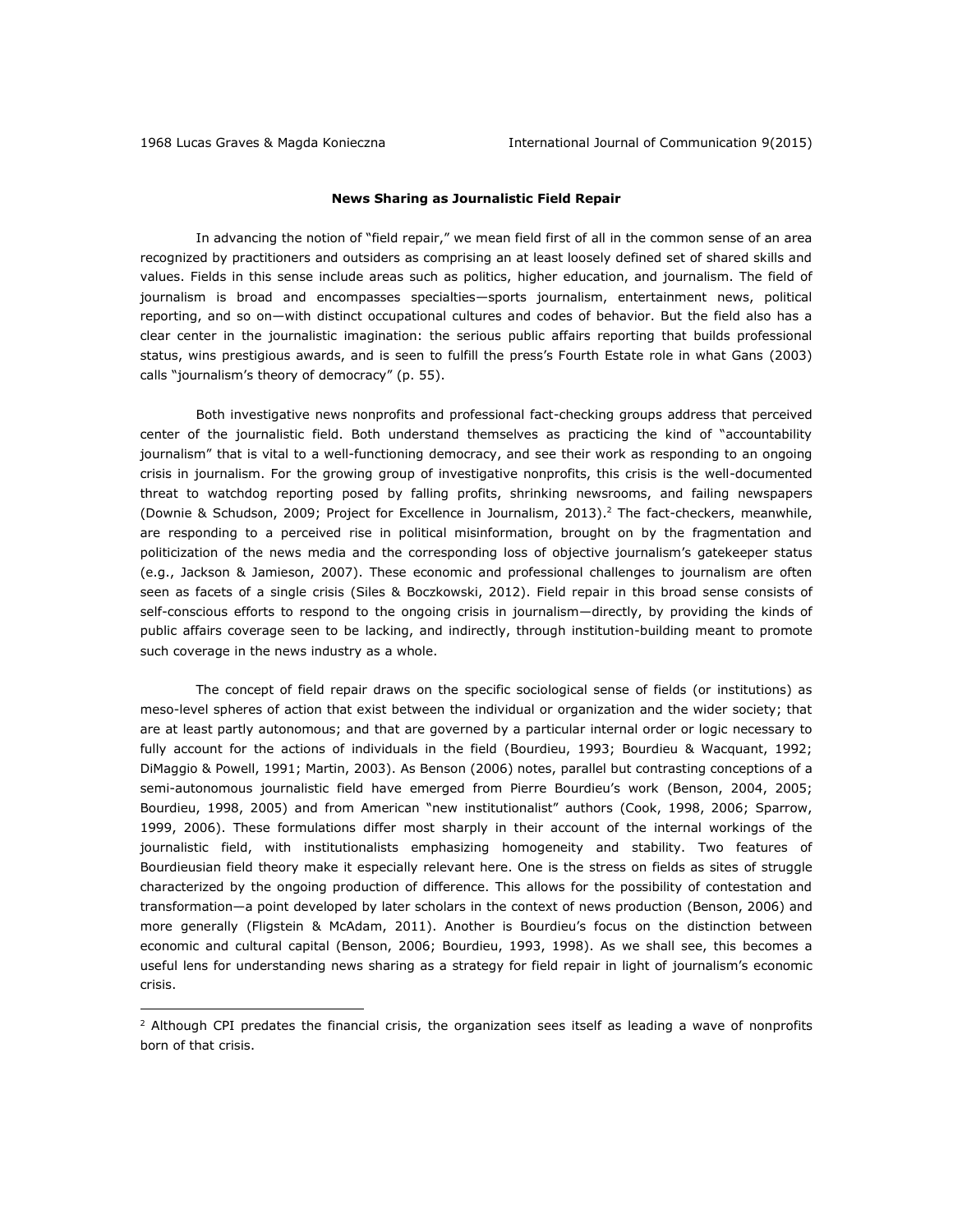Field repair depends upon the *self-conscious* orientation to a common occupational domain that underlies field theory. A field is understood as such not just by the analyst but by individuals and organizations inhabiting it, who "interact with knowledge of one another under a set of common understandings about the purposes of the field, the relationships in the field . . . and the field's rules" (Fligstein & McAdam, 2011, p. 3). This is not to say participants are aware of every way they experience or exert influence—as Benson (2006) writes, fields are "arenas of struggle in which individuals and organizations compete, unconsciously and consciously, to valorize those forms of capital which they possess" (p. 190)—but only that they have a view of the field and this shapes their participation in it. This awareness is closely tied to a field's autonomy, whereby participants may self-consciously adhere to its internal logic (e.g., professional norms) in defiance of outside pressures. An example in journalism would be reporters not voting despite norms of citizenship or accepting a loss in pay to move to a high-status news outlet. Both investigative reporting and fact-checking are genres that assert the autonomy of the journalistic field as against the adjacent political and economic fields.

Reflexive awareness is also the basis for contestation within the field—for position or status but also, sometimes, over the rules that dictate position or confer status. With their "strategic action fields," Fligstein and McAdam (2011) attempt a sort of unified theory of field-centered approaches; usefully for this discussion they highlight internal contention not just by individuals but by "collective actors who work to build and then hold their groups together in the face of struggle in a broader field" (p. 20). The history of journalism offers many examples of reporters joining under the banner of professional movements: interpretive journalism, precision journalism, public journalism, and so on. Reporters and editors constantly debate the norms of their field at conferences and in journalism reviews. One such discussion informing the work of investigative nonprofits and professional fact-checkers is the field's internal critique of "he said, she said" accounts, which fail to adjudicate factual disputes (e.g., Cunningham, 2003).

Field repair describes a particular kind of contestation within an occupational field. These are efforts to address a fundamental failure of or threat to the shared endeavor—efforts that may appeal to long-standing values but proceed by practicing and promoting new approaches. It stands in contrast to what scholars have called *paradigm repair* (Bennett, Gressett, & Haltom, 1985; Reese, 1990). Although both reflect a restorative impulse, paradigm repair describes attempts to "normalize" stories or actors that expose contradictions in journalism's professional ideology, marking them as deviant. Field repair does the opposite: It highlights journalistic failure in order to ratify new alternatives. The concept overlaps with what Carlson (2012) calls "second-order paradigm repair" (p. 268) whereby reporters "confront rather than dismiss" (ibid.) challenges to the profession (for instance, by highlighting the collapse of decades-old newspapers to rally a defense of the reigning commercial-professional paradigm). Field repair is more expressly reformist, however. It seeks to protect journalism by *changing* it, legitimizing new approaches to or definitions of professional, objective reporting. It draws on the critical, meta-journalistic discourse that Zelizer (1993) sees as helping to "build authority for practices not emphasized by traditional views of journalism" (p. 224).

Examples of this reformist impulse are as old as the objectivity norm itself, which provoked calls for more assertive, interpretive reporting even as it became entrenched (Schudson, 2001; Zelizer, 1993). The clearest recent example of field repair may be the "public" or "civic" journalism movement of the 1990s, which argued for closer journalistic engagement in the democratic life of local communities (Rosen,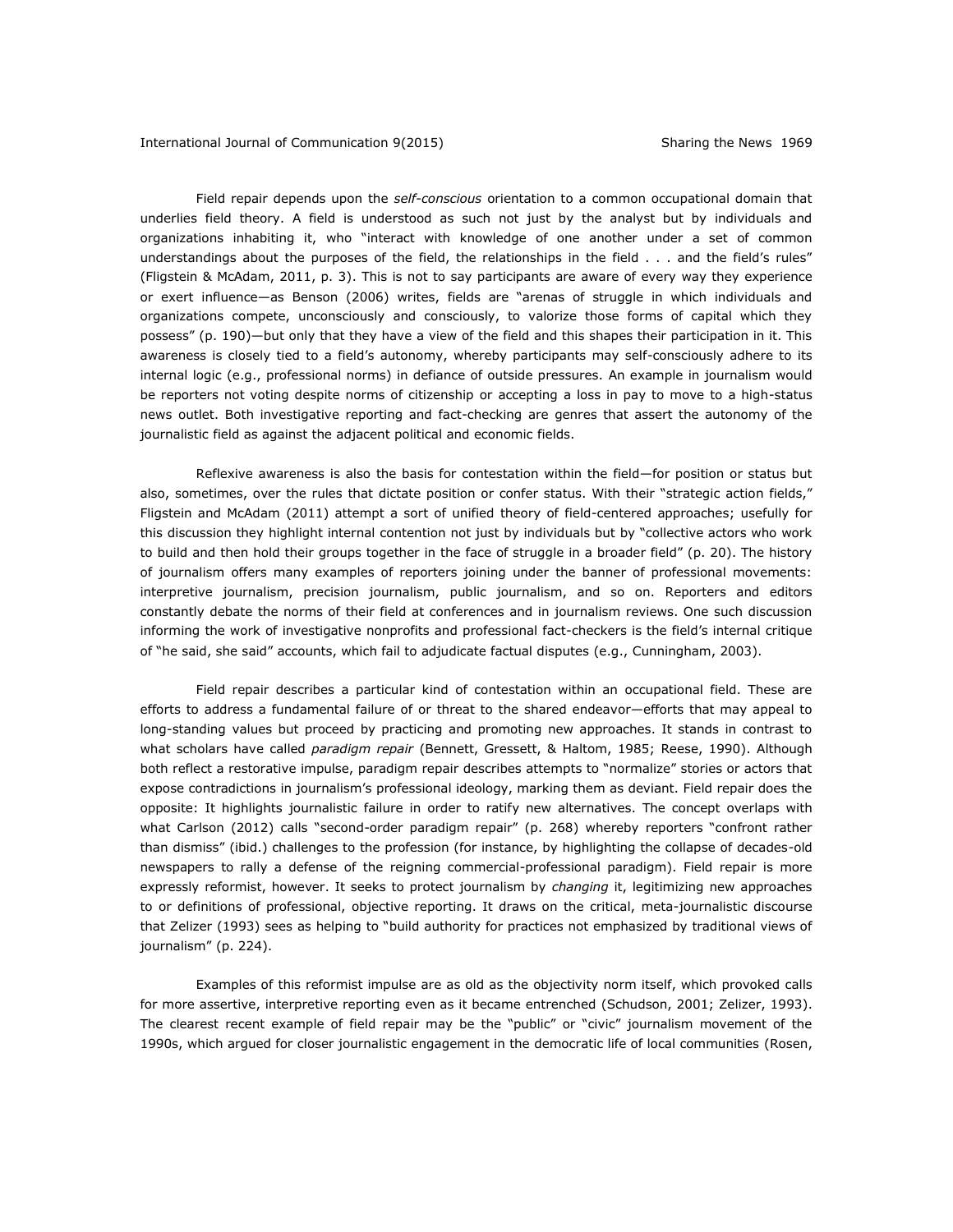1999). The sometimes controversial measures designed to achieve a civically responsive and responsible journalism included public meetings between reporters and citizens to identify civic concerns that would directly inform the news agenda. This is why the concept of field repair is useful: It draws attention to practices—like those public meetings, and like news sharing today—that challenge assumptions, expose tensions or contradictions, and unsettle previously stable arrangements in a field.

## **The History of News Sharing**

This article documents a particular set of news-sharing practices by specialized outlets occupying well-defined niches in the news ecosystem. Investigative nonprofits and dedicated fact-checkers cooperate openly with one another and with traditional newsrooms by sharing content, resources, and methods under the banner of journalistic reform. It is important to note, however, that these sharing practices fit into a longer, sometimes subterranean history of collaboration in the news. Every era of journalism features forms of competition and cooperation; the professional and economic logic of news in the last century made the former more visible than the latter.

The earliest newspapers in Europe and the United States borrowed freely and reciprocally from one another, with paragraphs of text migrating from paper to paper (Slauter, 2012). This form of direct news sharing persisted into the 19th century, supported by various commercial and legal mechanisms. In Europe, local papers sometimes shared the cost of subscribing to a foreign gazette (Slauter, 2008); in colonial and early America, sharing was aided by the custom, codified in the Post Office Act 1792, of allowing printers to exchange newspapers free of charge (Slauter, 2012; Steffen, 2003).

In the United States, reporting emerged as a distinct occupation in the 19th century (Schudson, 1978, 2001). As publishers lost direct party ties and as the advertising market grew, mass-market dailies increasingly competed for readership on the basis of reporting. From the 1830s on, Schudson (2003) writes, "Competition for news grew intense" (p. 72). But publishers also found ways to cooperate to ease the newsgathering burden. In the 1820s, one association of newspapers shared the costs of running a boat to retrieve news from ships coming into New York Harbor (Schudson, 1978). More famously, publishers cooperated to create wire services such as the Associated Press (Starr, 2004). Similar cooperative dynamics could be seen in Victorian England, where reporters for competing papers worked together in note-taking and newsgathering (Tunstall, 1971).

Competition for news has been an elemental feature of the institutionalized, objective journalism of the 20th century, basic to production routines and to the self-understanding of news professionals. Reporters compete not only for "scoops" (more rare than popular accounts might suggest) but for good sources, colorful details, thorough coverage, interesting angles and so on. They closely monitor one another's work in the struggle for field-specific forms of capital—that is, for status in the newsroom and the profession (Darnton, 1975; Gans, 2004). News outlets also compete for audiences and for the subscription and advertising revenue these bring. A defining feature of the "high-modern" moment (Hallin, 1992) in American journalism was that these two competitive goals—economic and professional success seemed to be well aligned. The tension between them faded into the background in profitable midcentury newsrooms, before the political and economic rifts that grew from the 1970s on. As Hallin (1992) writes, "prosperity meant that the 'profane,' commercial side of the news organization, didn't have to conflict with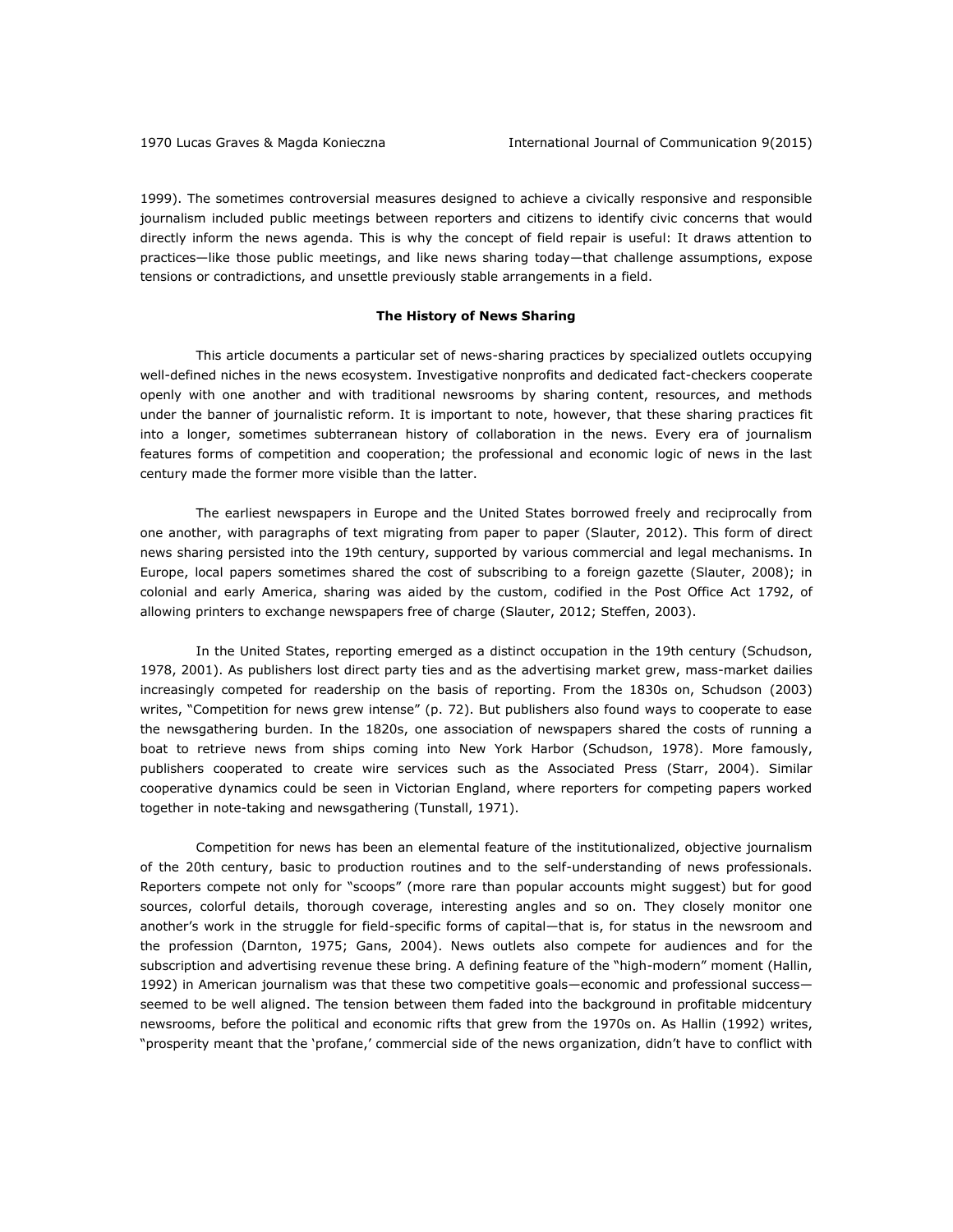its 'sacred,' public-service side" (p. 15).

At the same time, various forms of cooperation have characterized the era of professional, objective journalism. This is clearest in beat reporting. Journalists covering the same government agency or campaign have long relied on tacit mechanisms and more formal arrangements, such as pool reports, to share resources and manage competition (Breed, 1952; Crouse, 1973). As Darnton (1975) writes, "nothing could be less competitive than a group of reporters on the same story" (p. 184); he described reporters in the same police pressroom sharing research duties, dictating details to one another, and taking care never to scoop the competition. Dunwoody (1980) similarly found science reporters at prestige, agenda-setting news outlets "emphasizing *cooperative* behaviors among reporters in situations that should be highly *competitive*" (p. 14). In a more general way, news organizations continually draw on one another's work for editorial cues, story ideas, and the facts and context that inform every developing story. It is not difficult to see what has been called "routine reliance on other media" (Shoemaker & Reese, 1996, p. 122) as a form of tacit cooperation (see also Boczkowski, 2010; Reinemann, 2004). Reporters depend on their rivals and know that their rivals depend on them, even if they rarely acknowledge this in print.

In other words, professional American journalism of the 20th century tended to celebrate its competitive features and obscure its collaborative ones. This is, we argue, a basic feature of the particular historical settlement between journalism's business-commercial and democratic-professional impulses that characterizes the Liberal Anglo-American tradition (Hallin & Mancini, 2004), which in the United States reached its apotheosis in the 1950s, 1960s, and 1970s (Hallin, 1992). In Bourdieusian terms, the Liberal model has been one in which economic and cultural capital within journalism are mostly aligned, both for individual reporters and for news organizations. This alignment required routine sharing and collaboration to remain in the background, mostly unacknowledged. Tunstall (1971) observed of journalistic "competitor-colleagues" on both sides of the Atlantic that group norms strongly supported cooperation—as well as being "secretive" about it since "disapproval by outsiders is to be expected" (p. 220).

That historical settlement has been coming undone in the United States for several decades (Ryfe, 2012). The economic crisis in journalism brings into sharp relief the tension between the field's commercial orientation and its democratic mission, creating the professional context for more explicit news sharing. It is important not to overstate the case: Journalism remains a competitive occupation. The outlets we observe here promote themselves and their work avidly. There are strategic, instrumental reasons for small, specialized outlets to embrace collaboration. Nevertheless, these journalists understand and justify news sharing in light of their reformist mission. And their success in establishing cooperative niches in today's news ecology reflects a gradual, ongoing shift of norms across the field.

#### **Method and Findings**

We observed news-sharing practices in two types of organizations: investigative news nonprofits and fact-checking groups. The analysis of news nonprofits is based primarily on fieldwork conducted from 2011 to 2013 with two organizations, the Center for Public Integrity (CPI) and the Wisconsin Center for Investigative Journalism (WCIJ). Research at CPI spanned approximately 170 hours of participant observation at its Washington, DC, headquarters as well as 18 in-depth interviews and many more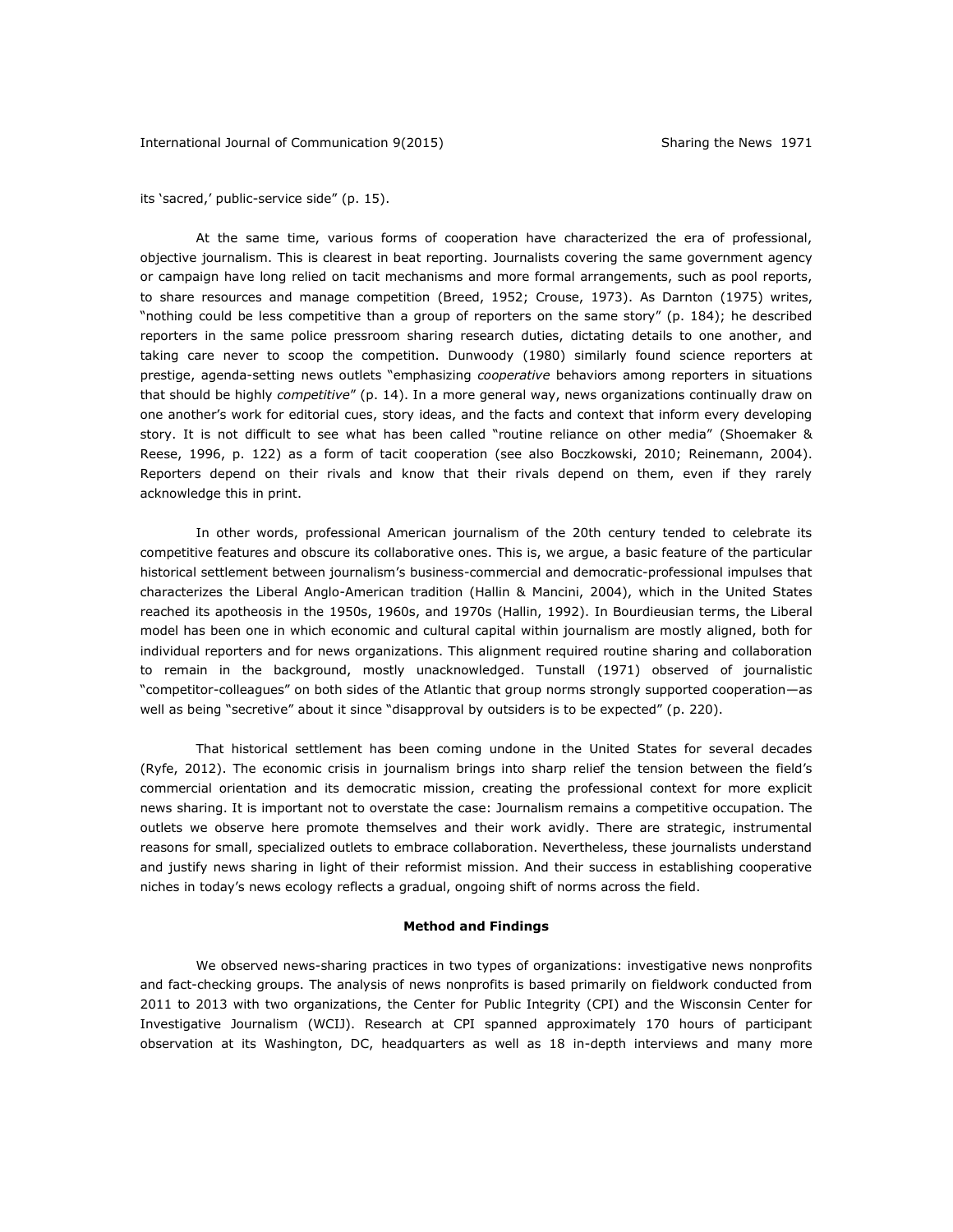informal interviews; at WCIJ's office at the University of Wisconsin, observations and interviews were gathered over several years. The analysis of professional fact-checkers draws on fieldwork conducted between 2010 and 2014 with the two best-known national fact-checking groups, FactCheck.org and PolitiFact. This included more than 200 hours of participant observation in the newsroom and in training sessions, conferences, and other public and private meetings dedicated to the movement.

Our analysis begins with news nonprofits and proceeds to fact-checking groups. Each case presents observations of two primary forms of news sharing: collaborative practices in which journalists from different organizations work together in their reporting; and distributional practices, meaning arrangements to promote their stories through other news outlets. We also identify a third category that combines elements of collaboration and distribution: efforts by these journalists to be quoted or cited authoritatively by their peers. It should be stressed these categories are not exclusive and serve mainly to organize behaviors that in reality are fluid and overlapping.

#### **The News Nonprofits**

The nonprofit news organizations examined here belong to a growing professional movement supported by a philanthropic sector focused on the crisis in journalism. The journalists starting these organizations are building what they see as a parallel, independent news production system in response to the perceived failure of commercial news outlets. They believe the nonprofit model offers a needed supplement to fulfill journalism's social mission (Konieczna, 2014). Working closely with traditional news outlets to produce and distribute investigative stories helps boost the impact of those stories and points to a desire to change the culture of mainstream journalism from within.

Nonprofit news organizations have multiplied rapidly since the crisis in commercial journalism became acute in 2008. Their professional association, the Investigative News Network, now has more than 90 members. The Center for Public Integrity is one of the largest and oldest, founded in 1989 by Charles Lewis, a former television news producer concerned that American journalists were not "asking the hard questions" of those in power. As noted below, CPI initially promoted itself as a research organization, not a newsroom. Beginning in the 1990s and especially over the last decade, however, the group has operated and presented itself as a news organization—one that publishes its own stories online but also gives them away to other news outlets.

The Wisconsin Center for Investigative Journalism belongs to the group of newer, smaller investigative news nonprofits. Its founder launched the site in 2009 after the newspaper he worked for closed its investigative desk. The center is based at the University of Wisconsin, and, like CPI, it plays a key role among nonprofit news organizations, presenting at conferences and sharing the skills of its staffers. Both organizations collaborate with and distribute through other news organizations, though WCIJ focuses mainly on the state of Wisconsin. Both also rely for their funding largely on foundations, with some support from philanthropists and readers.

#### *Collaboration*

At both CPI and WCIJ, collaborating directly with other news organizations is a part of daily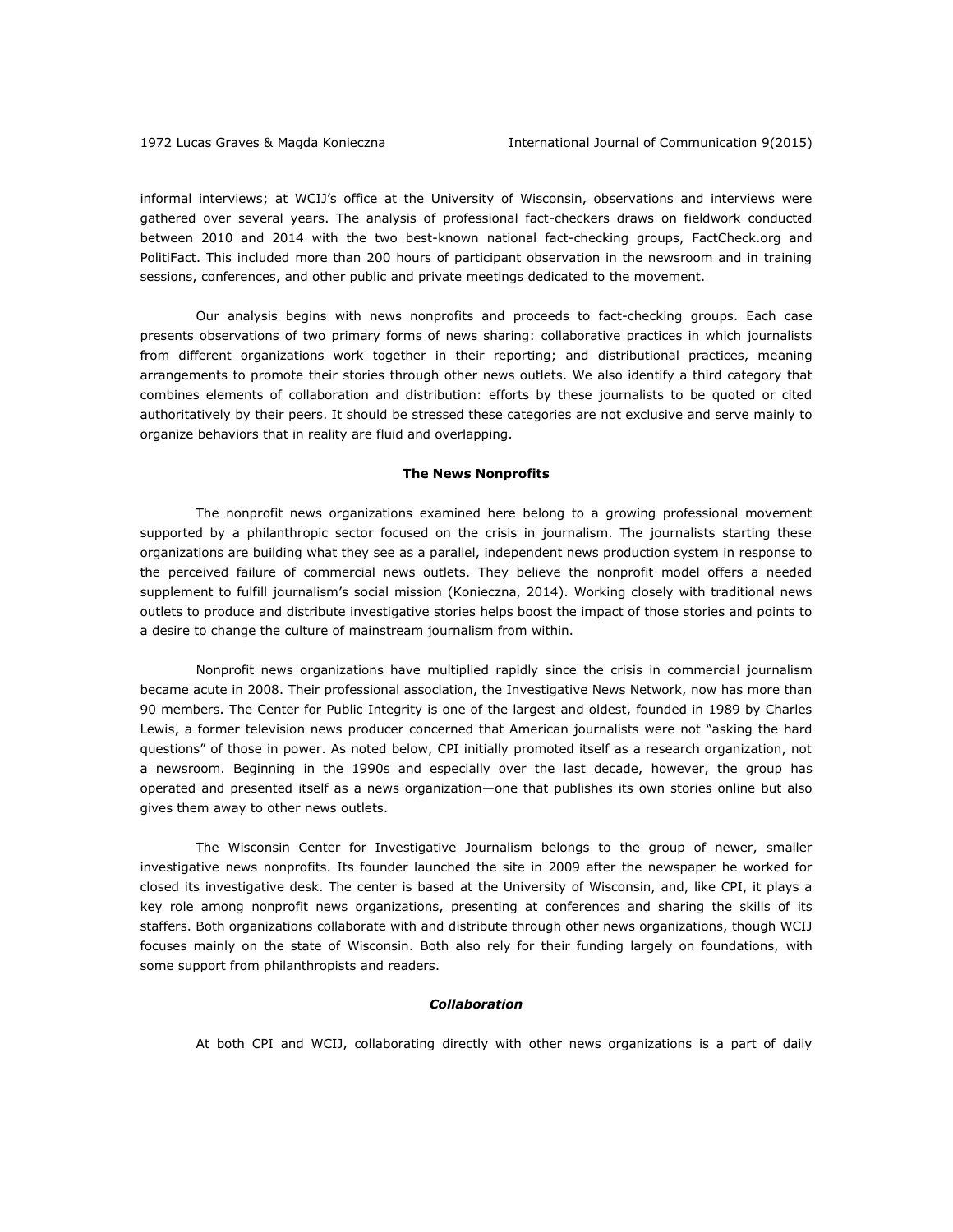newsroom operations. Joint investigations are seen to provide depth and scale that none of the partners could match on their own, and to allow the nonprofits to build expertise in specialized areas that can be shared with conventional outlets. (For instance, WCIJ has developed expertise in mapping, while CPI has hired programmers and database experts for data-driven features.) Both organizations have developed an ethic that celebrates collaboration as superior to traditional arrangements.

In 2013, CPI's international arm, the International Consortium of Investigative Journalists, organized one of the largest newsroom collaborations ever, bringing together more than 100 journalists from more than 50 countries to write about the issue of offshore tax havens. The data involved came from around the world, and staff argued that the project's success hinged on being able to coordinate the work of individual reporters who had the relevant cultural context. The organization tried to enforce an ethic of "true" collaboration, insisting that participating reporters work together to analyze the data rather than simply dividing it up; it even turned down a very prominent U.S. newspaper whose editors preferred to work on the data alone (Konieczna, 2014). This strong desire to work collaboratively rather than competitively points to the organization's self-conscious embrace of new journalistic values.

WCIJ also engages routinely in such collaborative projects, with a similar rationale. In a 2012 investigation, for instance, center staff worked with reporters from the *La Crosse Tribune* and student interns to analyze a year's worth of the Wisconsin governor's calendars. A small news story had already been written by a leading daily about the data. In contrast, WCIJ's collaborative, project-based approach permitted a detailed analysis based on coding calendar entries into a searchable database of more than 4,000 events—a deeper analysis than any single organization could have produced, editors argued. The result was a package of investigative stories shared with news organizations around the state.

#### *Distribution*

Giving stories away to other news organizations enables nonprofit newsrooms to increase the perceived impact of their investigative reporting. This is one way to satisfy foundations that want to see measurable results, but it also offers a visible sign of their influence in helping to improve journalism as a whole. News nonprofits fall on a spectrum between those that seek to maximize their own readership and those that distribute mainly through other media outlets. All of them, however, understand news audiences in a way sharply at odds with commercial news outlets.

CPI has endeavored to build its own profile as a news destination. It updates its website daily, carefully tracking its readers—and attempting to draw new ones—just as commercial newsrooms do. At the same time, CPI pays close attention a wider audience. It asks media outlets that carry its stories to track readership on its behalf, whenever possible via a special bit of HTML code embedded in the article. A screen in the center's office shows the total readership of each story, adding together CPI's traffic and that to partner sites; all readers are valued, however they encounter the center's work, because every additional click represents success in the organization's mission of spreading its work as broadly as possible. The idea of journalistic impact is central to how CPI understands its relationships with media partners: "Our biggest audience is not probably our own website; we think where can it go and how can it have impact" (Konieczna, 2014, p. 115), the executive director explained in a staff meeting.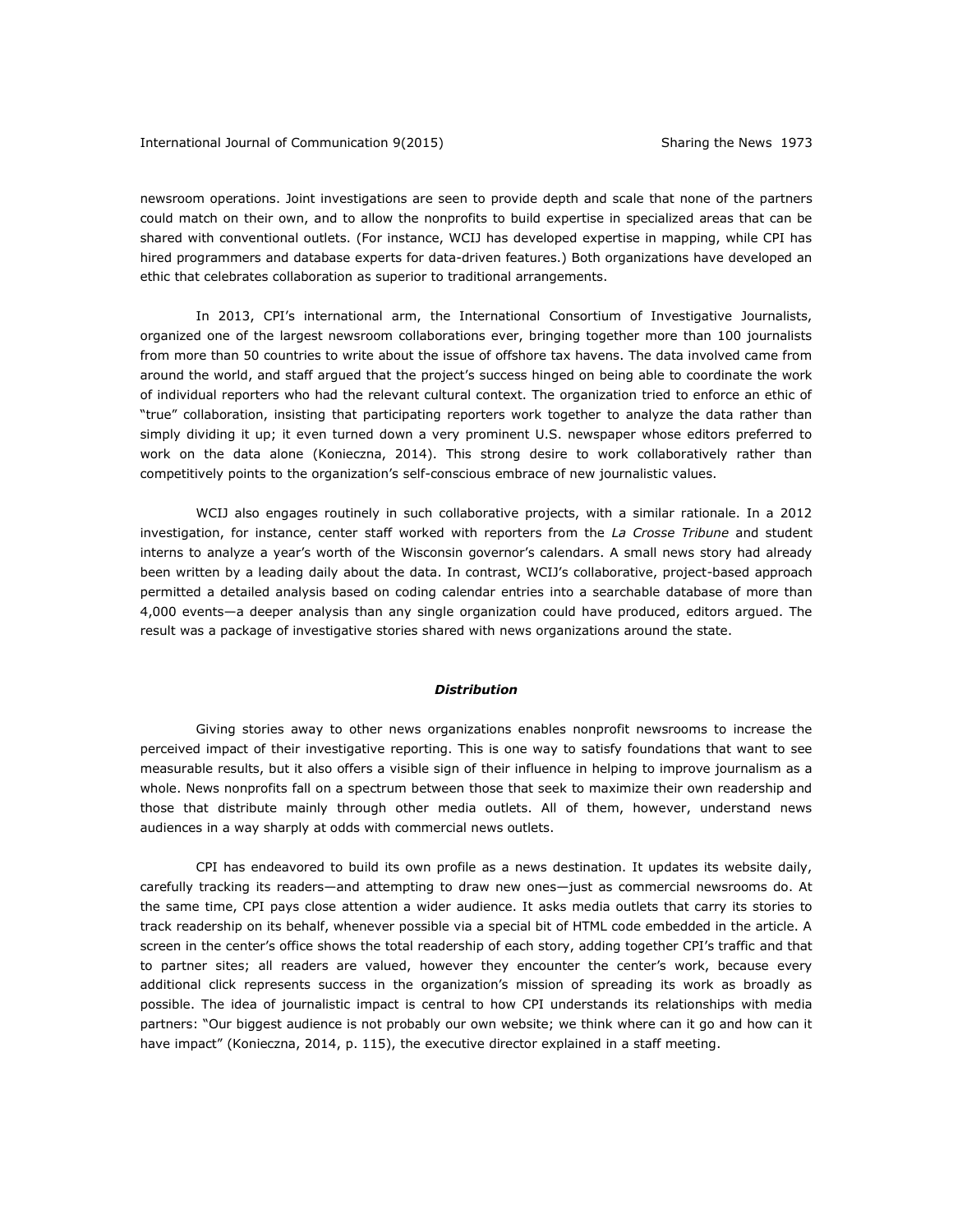WCIJ relies even more on this type of news sharing. Though the center does maintain a website, the bulk of its audience comes through organizations that republish its stories. Staff demonstrate a daily awareness of this fact, rarely drawing attention to direct readership and instead meticulously tracking "pickups" by other news outlets. WCIJ pushes its new and upcoming stories out to news organizations via a large e-mail list; it also shares story budgets with public broadcasters and with newspapers in one of Wisconsin's major chains.

The history of CPI underscores how shifts in the media environment have promoted news sharing. From the outset, the group's explicit mission has been to improve journalism by getting hardhitting investigative stories into the news. This meant, in the early days, that center staff could not call themselves journalists—because reporters would not report on the work of other journalists. In 1994, though, the center started publishing a newsletter, which soon won a journalism award. Its second book was serialized and syndicated by The New York Times News Service. Its founder began writing for the journal of an association of investigative reporters, and started hiring former journalists. Meanwhile, journalistic norms in regard to reporting on or republishing work that appeared elsewhere have become more permissive, especially over the last decade. The evolution in the center's self-conception—from think tank to news organization—reflects a wider shift in the media ecosystem and newsroom culture.

## *Being Cited*

A third form of news sharing consists of efforts to appear as sources in, or be cited by, other news organizations. Being mentioned by other news outlets, especially prestigious ones, helps to build the profile of news nonprofits. But at both CPI and WCIJ, it was also seen as a way of promoting and shaping important stories. Staffers dedicate substantial effort to promoting and tracking the pickup of their work across the media. When *The New York Times* referred to a CPI story without mentioning the center, one staffer said that "It's a nice backhanded complement, which is the way the media works" (Konieczna, 2014, p. 111). This seems to reflect CPI's broader attitude: Getting the story out is the bigger goal, a goal encouraged by foundations that want to see evidence that their support makes a difference. At WCIJ, the distinction between having articles republished or merely cited sometimes disappeared altogether; both were seen as ways to boost the impact of the center's reporting. Staffers applauded at meetings upon hearing the number of local organizations that carried a particular story, and they posted stories reprinted in local media on the wall outside the center's office.

#### **The Fact-Checkers**

What a recent report called the "global boom in political fact-checking" revolves around a very specific mission: to hold public figures accountable for false or misleading claims (Kessler, 2014). Unlike traditional, internal fact-checking designed to correct errors before publication, the new genre publicly challenges political lies and exaggerations (Graves & Glaisyer, 2012). Reporters who specialize in this kind of journalism increasingly have their own conferences, professional networks, mailing lists, and best practices. They meet often and defend one another in moments of controversy, forming a self-described movement within the profession—"ink-stained fact-checkers," as one declared at the first fact-checking conference, in 2007. Fact-checkers often describe their movement as a response to the failures of the U.S.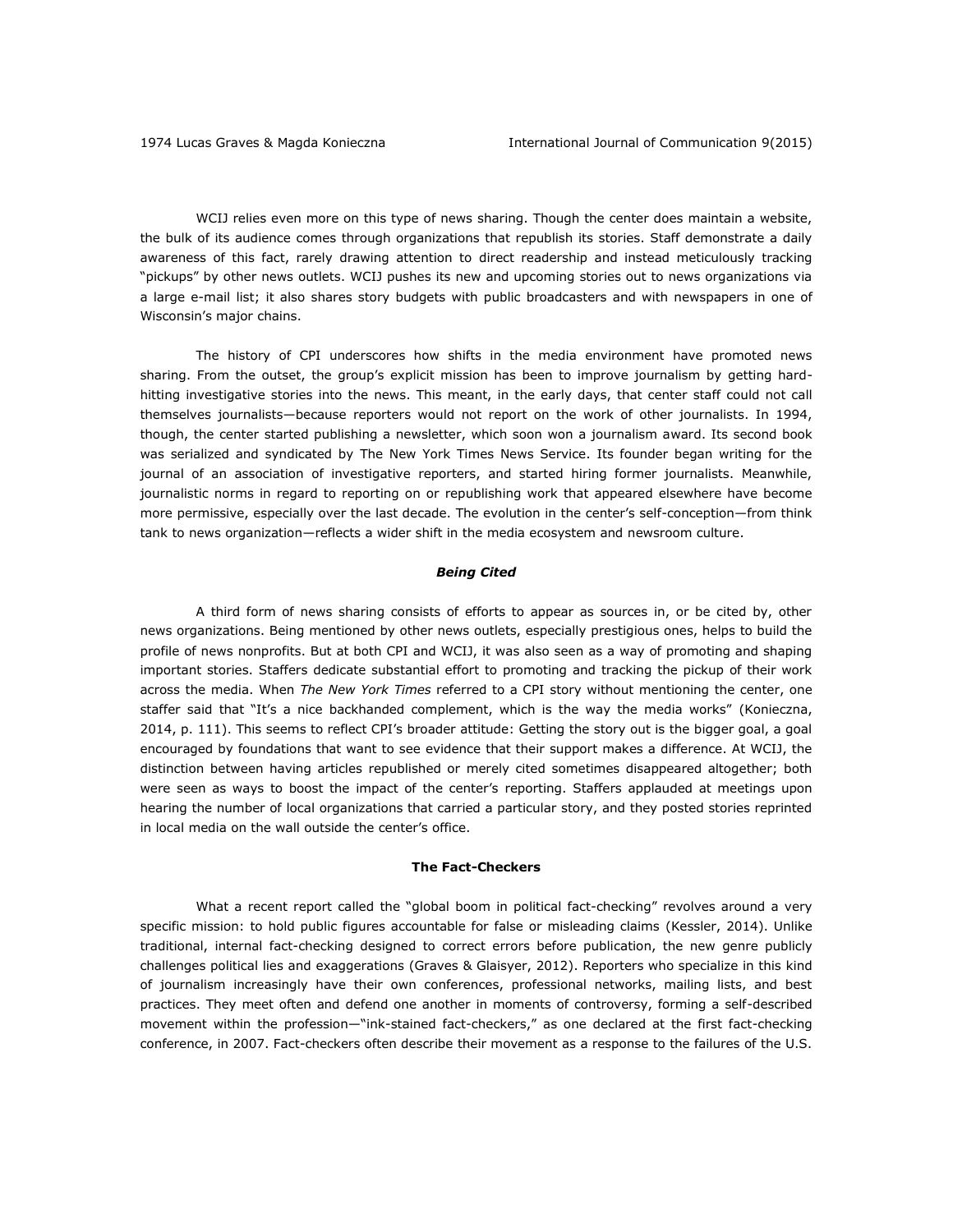press before the 2003 invasion of Iraq, or to a broader sense that political journalism "had strayed away from the truth-seeking tradition" (Dobbs, 2012, p. 3). A shared critique of "he said, she said" accounts and superficial "horse race" coverage surfaces continually among these reporters—in office conversation, in training sessions, in internal literature, in conferences, and sometimes in broad public remarks (Graves, 2013).

The fact-checking movement includes commercial newsrooms (like *The Washington Post*) as well as nonprofit groups. Increasingly, it also includes news outlets in Europe—with more than three dozen established fact-checkers—and in Asia, Africa, and South America. The discussion below focuses on two leading national fact-checking organizations in the United States. FactCheck.org was founded in 2003 by a former CNN and *Wall Street Journal* reporter who has been called the father of the modern fact-checking movement. Based at the University of Pennsylvania, the nonprofit organization is supported entirely by foundations and reader donations. PolitiFact was launched in 2007 as an independent, Washington-based unit of the *Tampa Bay Times*, a commercial newspaper owned by the nonprofit Poynter Foundation. The site carries advertising, and some of its content runs in the print editions of the *Times*, supported by subscribers and advertisers. However, as part of a movement that draws intense philanthropic interest, PolitiFact has sought foundation support and in 2013 secured a \$625,000 grant to launch a site focused on fact-checking political pundits (Brown, 2013).

Since 2010, PolitiFact has also licensed its brand and methodology to state-level news organizations across the country. Today the PolitiFact network comprises nine active state franchises, whose fact-checks reside in the same master database at politifact.com. Franchisees pay an initial fee of approximately \$30,000 and annual renewals of \$10,000. In exchange, they receive ad revenue from their state page at politifact.com as well as the exclusive right to reproduce or syndicate PolitiFact articles in their state (Graves, 2013). This unusual revenue model cannot be understood solely in commercial terms, however: as discussed below, it has never been expected to yield a profit.

## *Collaboration*

Fact-checkers in the United States and overseas have occasionally united in joint efforts to cover a major event, such as a 2014 "factcheckathon" around the G20 summit. They actively promote one another on Twitter and via features such as PolitiFact's "Beyond the Truth-O-Meter," a permanent feed of outside fact-checks. Most important, fact-checkers constantly cite and build on one another's work, defying the traditional journalistic reluctance to acknowledge a rival's stories. (As of October 2013, for instance, PolitiFact and FactCheck.org had each cited the other more than 100 times as an authoritative reference in their own published articles.) The shared mission of fact-checking eases the pressure to be first on a story, and these journalists overlap tremendously in the claims they investigate. As the resident fact-checker for *The Washington Post* has explained, "That's the nature [of fact-checking]. It doesn't really matter that they've done it before and I haven't" (Graves, 2013, p. 156).

On the contrary, elite fact-checking outlets almost always reach the same substantive conclusion about claims they assess (Amazeen, 2015). Consensus helps to validate their claim to be objective, and fact-checkers admit that disagreements cause discomfort. An editor's letter at PolitiFact acknowledged this after revising a ruling to bring it more in line with competitors: "It was a disconcerting schism for us. It's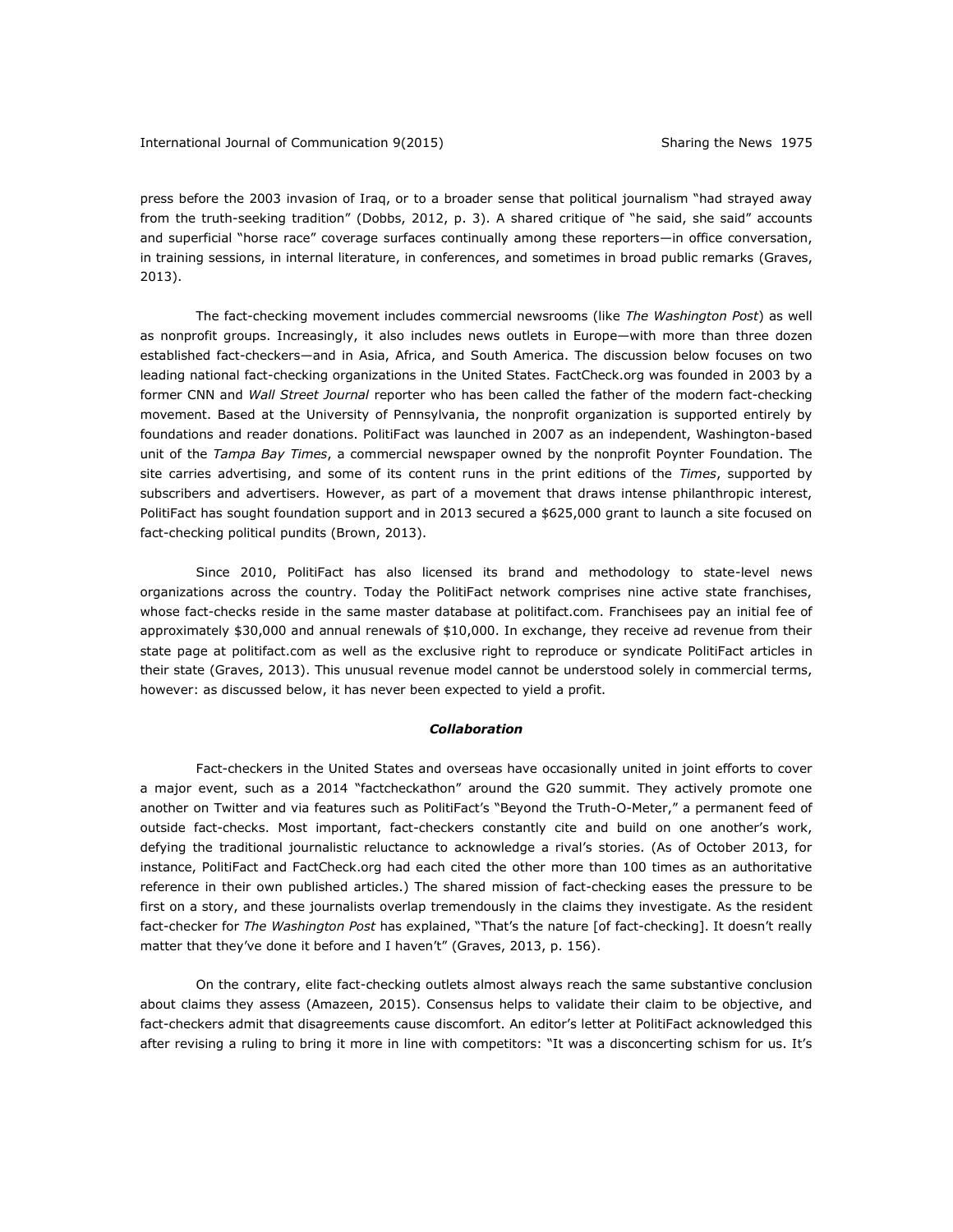much more satisfying when the major fact-checking organizations agree, because we know we've reached the same conclusions independently" (Graves, 2013, p. 149). The fact-checkers are rivals joined in building a movement, a shared project that blunts competitive aspects of their work and promotes collaboration and mutual support. Though these organizations differ in some substantial ways—for instance, FactCheck.org rejects the rating systems deployed by rivals like PolitiFact and the Fact Checker—they often praise one another's work. Fact-checking invites constant criticism from politicians, media critics, and other journalists, and practitioners frequently publish editor's notes and give interviews defending one another. "Fact checkers are under assault!" (Graves, 2013, p. 217) wrote *The Washington Post*'s Fact Checker after one explosive controversy.

More direct collaboration takes place among the newsrooms in PolitiFact's network of state franchises. The unusual relationship begins with a three-day training session in which journalists from the state-level news outlet—often veteran political reporters—learn the PolitiFact method. For several weeks, partner sites remain under direct supervision of PolitiFact National. They have to undergo supplemental training if their work does not meet PolitiFact standards, and national editors periodically issue new guidance on particular fact-checking issues. Although the goal is for franchises to operate independently, PolitiFact's top editors are keepers of the journalistic brand and arbiters of what makes a fair, accurate, and newsworthy Truth-O-Meter item (Graves, 2013).

The franchise model thus subjects reporters to the editorial oversight of journalists in another newsroom, in a distant city, employed by a different company. PolitiFact's ultimate product is a collaborative database of Truth-O-Meter verdicts, which now spans the work of more than a dozen independent news organizations. Fact-checkers make sense of this project and the unusual lines of authority it demands in the context of their mission to fix political journalism, a theme echoed in negotiations with partners, in training sessions, and even in the official training manual, which invites reporters to practice a "gutsy form of reporting" and declares that "the bar is higher for PolitiFact stories" (Graves, 2013, p. 252).

## *Distribution*

Like investigative nonprofits, some fact-checkers distribute their work freely to other news organizations. The nonprofit FactCheck.org invites any media outlet to reproduce its articles without charge, asking only to be appropriately credited and that editorial integrity be preserved. (Among other outlets, *USA Toda*y and the Huffington Post frequently reprint the group's work.) This free sharing jibes with FactCheck.org's nonprofit status but is understood as part of the mission to spread the gospel of factchecking as widely as possible across the field. "Being stolen or plagiarized is fine with us" (Graves, 2013, p. 260), the director has declared.

As a commercial news organization, PolitiFact does not give its articles away; state franchises pay for the exclusive right to use or syndicate PolitiFact content in their state. However, this franchise model only makes sense in light of the larger reformist mission of the fact-checking movement. PolitiFact acknowledges openly that the "modest amount of revenue" from state partnerships will never yield a profit. Instead, as the founder explained in an interview (Myers, 2010) when the first franchise launched, "this is a public service play" (para. 36); the benefit is that "a broader audience gets exposed to PolitiFact"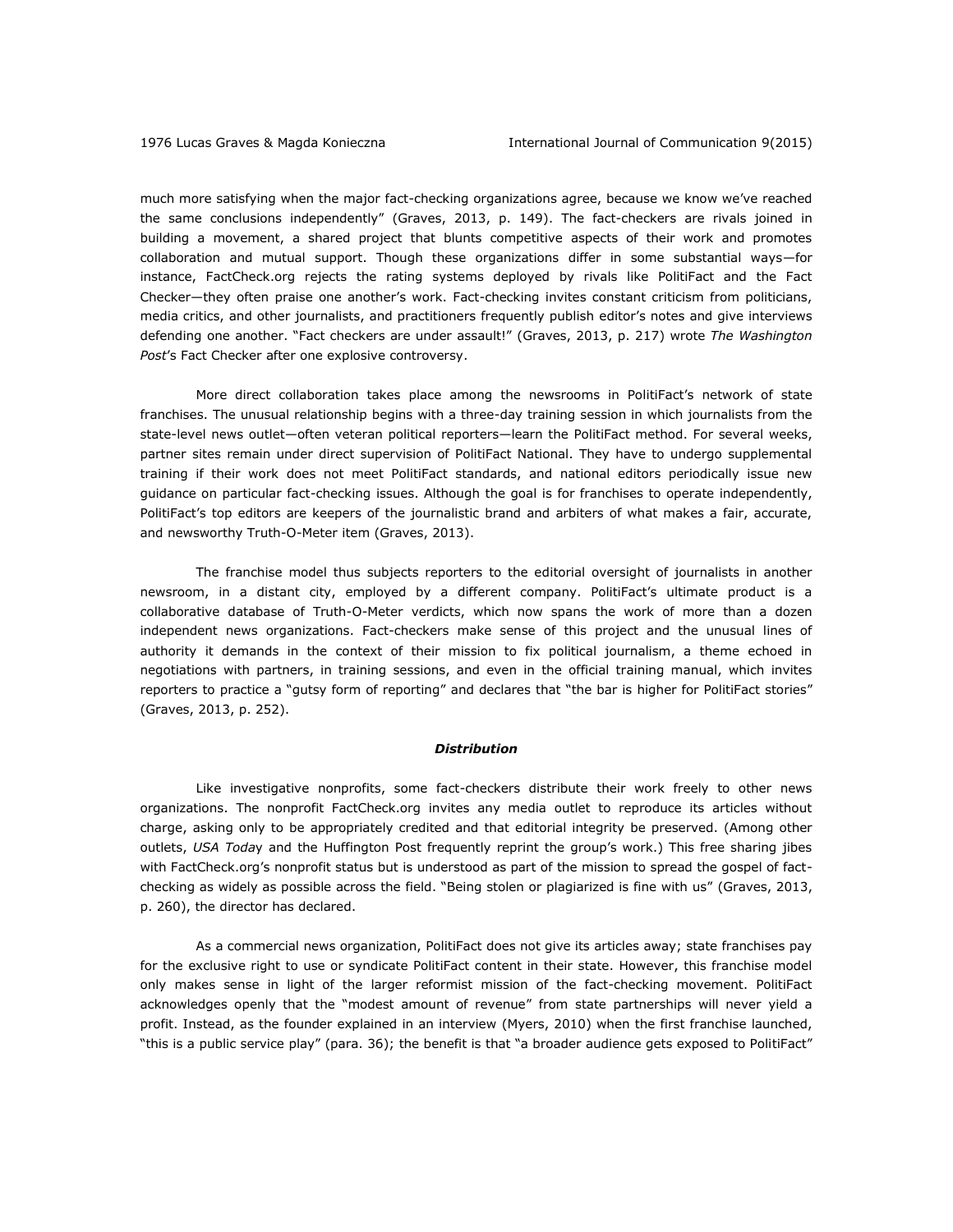(para. 17) and more politicians will have to "face the Truth-O-Meter" (para. 28). Again, that reformist mission pervades every aspect of the relationship with franchises; it is how partners are convinced to pay a fee to expand into a costly, time-intensive form of news at a moment of constrained resources. PolitiFact reporters from across the country celebrate their shared mission each year at a gathering called PolitiFact Palooza (where in 2011 they devised an anthem sung to the tune of the Doors' "Light My Fire"). The franchise model serves to increase the influence of PolitiFact's work and to promote a broader culture of fact-checking in journalism (Graves, 2013).

### *Being Cited*

The most powerful way to amplify the influence of fact-checking, however, is by providing the raw material for stories in other media outlets. The fact-checkers at FactCheck.org, PolitiFact, and similar groups pay close attention to references to their work in mainstream venues from *The New York Times* to *The Daily Show*. They highlight these media hits in internal conversation, in public appearances, and often with a special editor's note—for instance, after Jon Stewart cited 21 Truth-O-Meter items in a segment mocking Fox News (Graves, 2013). A clear sign of the importance placed on being cited and quoted by other journalists is the effort that goes into media interviews—top editors give scores or even hundreds of on-air interviews in an election season—and into managing their extensive networks of media partnerships with print and broadcast newsrooms (Graves, 2013). Media attention helps to draw bigger audiences and greater professional recognition. But it also shows the acceptance of fact-checking as a legitimate form of journalism and offers evidence—for these organizations as well as their funders—that it can have a meaningful impact on public affairs.

#### **Discussion**

In understanding news sharing as a form of field repair, we have underscored that these openly cooperative practices, so uncomfortable in the past, make sense to journalists who engage in them as part of an explicit mission to improve or even save journalism. Investigative nonprofits and fact-checking sites do not have identical missions. The former seek to promote the watchdog coverage the profession already values, but which they feel has been in decline for decades and is under particular threat today. The latter have sought professional recognition and acceptance for a controversial style of news meant to revitalize the truth-seeking mission of journalism. However, both projects reflect a critique of conventional political reporting that simply transmits official claims. And both appeal to the democratic mission of journalism, highlighting ways news organizations must work together to address the field's failures and face its threats.

We do not suggest that the news sharing practices described here are selfless, nor free of competitive tension. Other scholars have stressed challenges involved when reporters work together across organizational lines; for instance, Anderson (2013) describes the largely failed effort to integrate Philadelphia's two major dailies, pushed together by their parent company. This highlights a crucial feature of our cases: They involve small, specialized newsrooms that complement, rather than compete with, general-interest news outlets. And even so, tensions surface in all of these collaborations. A good example came in an acrimonious debate between CPI and ABC News after the nonprofit won a Pulitzer Prize for a project both were involved in: ABC argued the award ought to be shared, while CPI insisted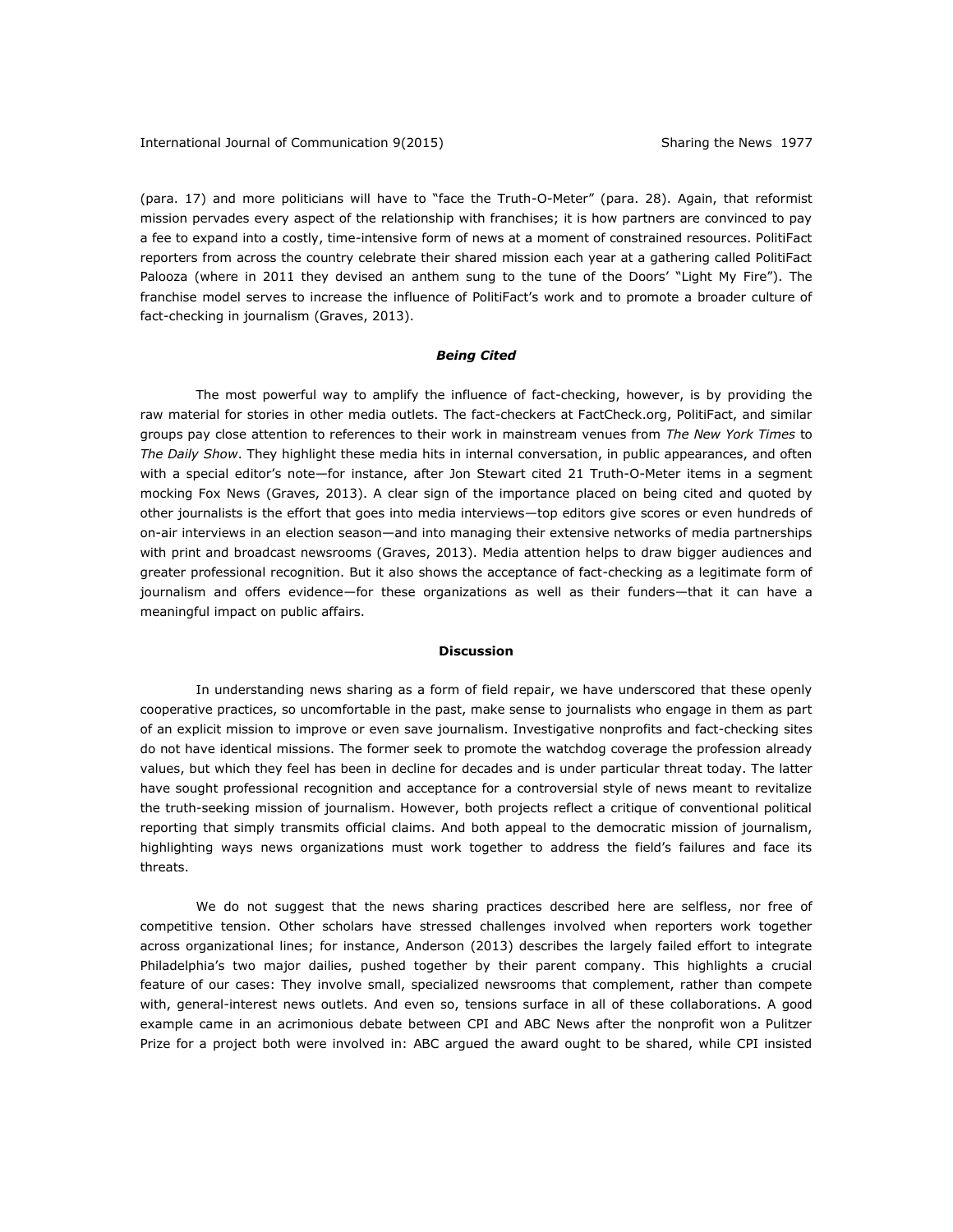ABC's role was mainly as a "megaphone." Similarly, journalistic and financial tensions have led several PolitiFact franchisees to defect. In 2014, for instance, the *The Plain Dealer* (Cleveland) publicly rejected the Truth-O-Meter methodology to launch its own fact-checking system. Such failures remind us that collaboration is not easy—and underscore the relative success these journalistic reformers have had in convincing their peers to join forces.

What accounts for the more routine and more open collaboration described here? One answer begins with technological change and its effect on the organizational landscape of political communications. By this argument, newsrooms are adapting in characteristic ways to the affordances of a media environment in which "communication is not necessarily as costly, difficult, time consuming, or limited by the cognitive constraints of individuals as it once was" (Bimber, Flanagin, & Stohl, 2005, p. 366). A burgeoning literature addresses how the so-called network public sphere (Benkler, 2006) invites more informal or ad hoc coordination among smaller and less hierarchical organizations, in political campaigns, social movements, and so on (e.g., Bennett & Segerberg, 2013). A network perspective underscores the link between greater specialization and enhanced collaboration, a complementarity evident in the cases studied here. Neither dedicated fact-checkers nor investigative news nonprofits could operate in the ways we describe outside of the contemporary information environment (and, indeed, CPI operated very differently in the media system of the 1980s and 1990s).

At the same time, however, the journalistic mission of these emergent news organizations structures and orients their collaborations at every level. Put simply, the interorganizational *networks* cohere only in the context of the professional *field*, a point Kreiss (2012) makes with regard to networked, "post-bureaucratic" political campaigns. The notion of field repair highlights the *self-conscious* orientation to the field and its perceived faults or needs that structure these activities. Thus, the fact that today CPI can work with even prestige news outlets clearly reflects shifting professional norms: A shared discourse about the shortage of investigative journalism helps ease the competitive tensions that emerge in such collaborations and further normalize and valorize news sharing. Similarly, PolitiFact approaches potential state partners with a financially and journalistically demanding proposal that only makes sense as part of an appeal to improve political reporting. Field-level concerns about journalistic status and integrity deeply influence which news outlets both fact-checkers and nonprofits will cite, partner with, and even give interviews to. Likewise, their shared mission drives ostensible rivals like PolitiFact and FactCheck.org to cite and support one another's work. The resulting networks visibly embody the logic of the field—for instance, in reflecting and reproducing the status of particular news organizations. But they also embody, and incrementally ratify, shifts in the norms that inform the behavior of journalists day to day.

Another tempting way to explain news sharing is in economic terms, by pointing to the nonprofit model some organizations have embraced in response to the economic crisis. Through the 20th century, subsidies supported public affairs journalism as a by-product of profitable media activities. Those subsidies came, for instance, from families who owned newspapers and were eager for prestige and political influence; from a regulatory regime that compelled broadcasters to produce public-interest programming; and from the bundled economics of newspaper publishing, which meant that readers who wanted a sports score or crossword puzzle were supporting public affairs coverage (Hamilton, 2004). Those subsidies have vanished. Nonprofit news organizations such as CPI and FactCheck.org arguably lay bare a market failure in journalism, making philanthropic appeals to directly subsidize unprofitable kinds of news.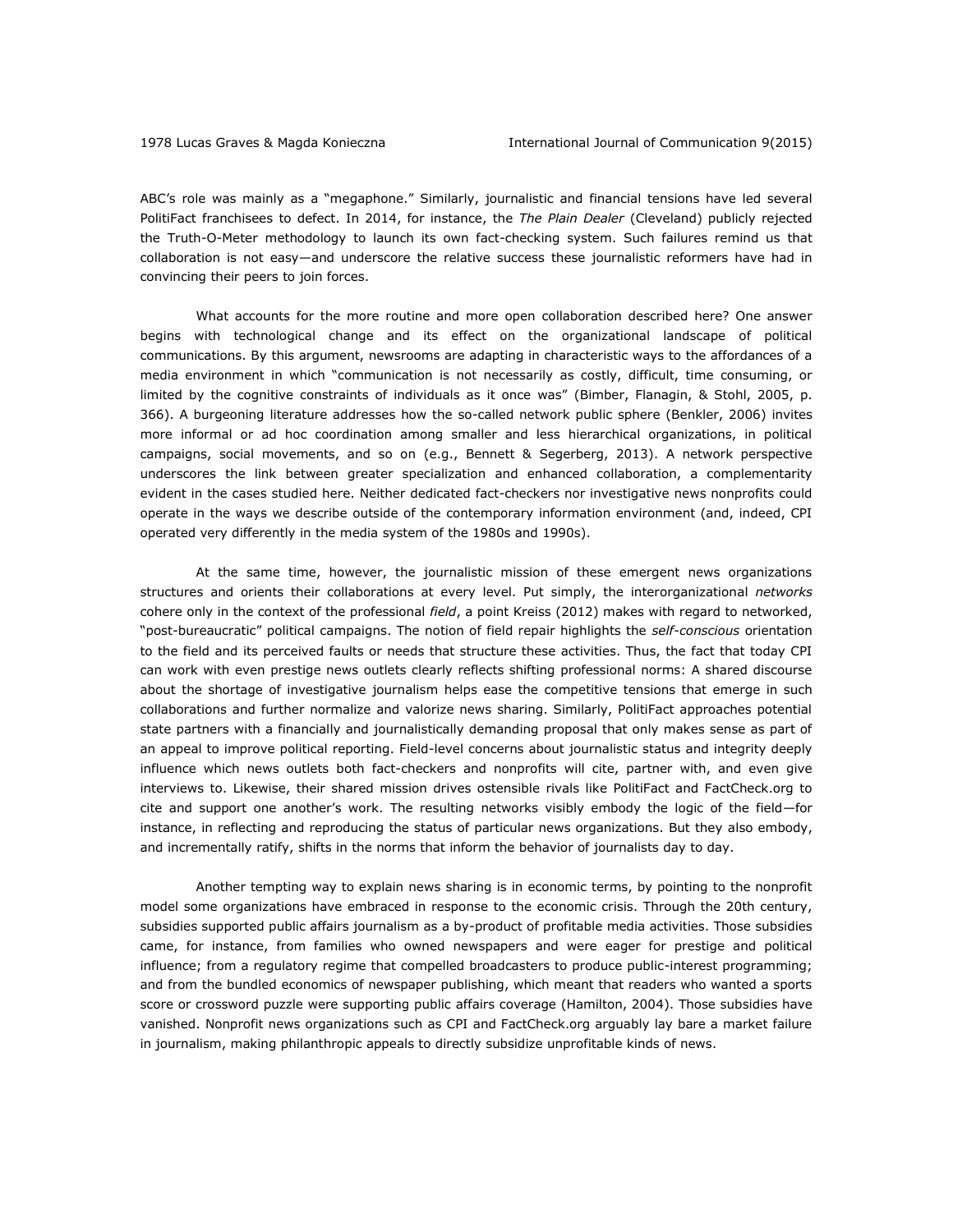An economic analysis might hold that because nonprofits do not seek to monetize their work directly, they can afford to give it away. Ownership no longer matters. However, our cases highlight how this shift in economic behavior is embedded in a professional logic tied to journalism's democratic mission, and how it makes salient cooperative tendencies that have always existed in the field. Against the backdrop of a well-developed discourse about threats to public affairs reporting, these organizations see the extent to which other news outlets work with them, or even "steal" from them, as measures of success. They pay close attention to their footprint across the media ecosystem and have metrics that effectively lay claim to audiences visiting other news outlets. Just as important, it takes two (at least) to share. The ability of investigative nonprofits and fact-checking sites to work with traditional news outlets depends on the willingness of journalists in those organizations to loosen editorial control; it reflects a wider cultural turn within the field that has accompanied technological and economic shifts. This also raises the important question of how journalistic collaboration is practiced and understood by reporters in different media systems—for instance, with a stronger tradition of government support for journalism.

Crucially, the culture of news sharing has been reinforced by journalism's increasing engagement with the philanthropic world. Among U.S. news nonprofits,  $501(c)(3)$  is more than a tax status; it sustains a group identity based on the commitment to provide the public affairs journalism most at risk. Further, the need to appeal to foundations and demonstrate effectiveness in democratic terms encourages journalists to highlight their influence on and through other news outlets. This philanthropic engagement acts as a crucible, we believe, for public rhetoric from journalists that celebrates news sharing and posits it as a response to the industry crisis. Again, this influence is not limited to nonprofits. PolitiFact and *The Washington Post*'s Fact Checker, both commercial operations, have taken advantage of philanthropic interest in fact-checking to expand into new areas and distribute their work in new ways. This has required them to talk about their work differently. For instance, PolitiFact sharpened its rhetoric of democratic impact to secure foundation support for a project "to improve the caliber of our national discourse" (Brown, 2013, para. 8), a framing professional fact-checkers have previously rejected as inappropriate for objective journalists (Graves, 2013). How will the data and discourse around such foundation-funded ventures affect the way these journalists understand and present themselves in the future?

Seen through the lens of field repair, the practices and discourse of news sharing shed light on a particular sort of professional struggle: contests not just within but *about* a field, by actors who seek to legitimize new approaches and new ways of thinking about their work, as necessary to protect the autonomy and integrity of the field as a whole. Field repair reminds us of the connection between critical discourse and everyday practice that is vital to understanding a field like journalism—never more so than in moments of perceived crisis. The emergent news organizations studied in this article have very specialized missions, and justify their news sharing within an open agenda of journalistic reform. The interesting question becomes how similar shifts in rhetoric and practice are visible in many different kinds of newsrooms, large and small, and whether these point to a realignment of cultural capital in the journalistic field as a whole.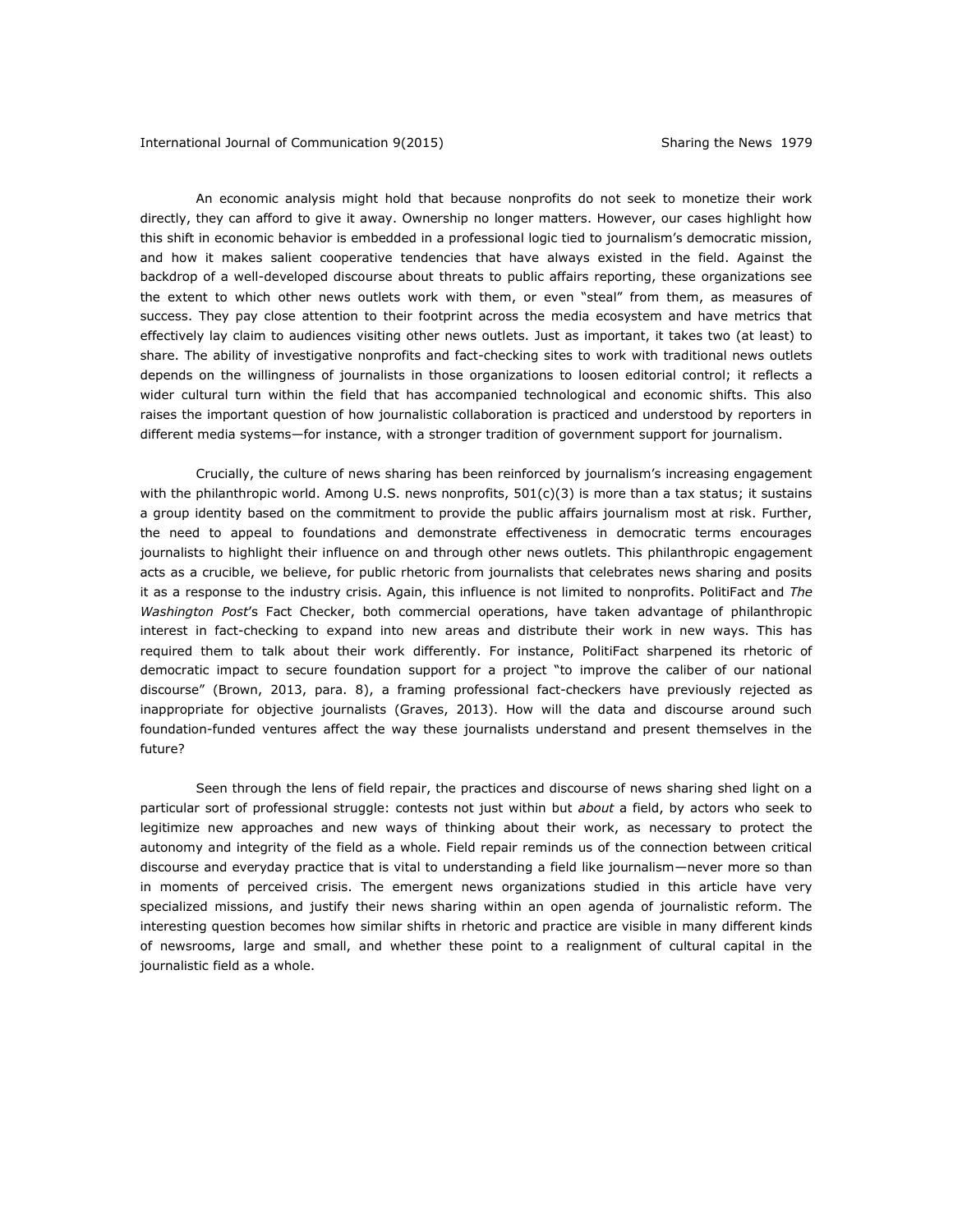1980 Lucas Graves & Magda Konieczna International Journal of Communication 9(2015)

## **References**

- All together now. (2009, May/June). *Columbia Journalism Review.* Retrieved from [http://www.cjr.org/editorial/all\\_together\\_now\\_1.php](http://www.cjr.org/editorial/all_together_now_1.php)
- Amazeen, M. A. (2015). Revisiting the epistemology of fact-checking. *Critical Review*, *27*(1), 1–22. doi:10.1080/08913811.2014.993890
- Anderson, C. W. (2013). *Rebuilding the news: Metropolitan journalism in the digital age*. Philadelphia, PA: Temple University Press.
- Benkler, Y. (2006). *The wealth of networks: How social production transforms markets and freedom*. New Haven, CT: Yale University Press.
- Bennett, W. L., Gressett, L. A., & Haltom, W. (1985). Repairing the news: A case study of the news paradigm. *Journal of Communication*, *35*(2), 50–68.
- Bennett, W. L., & Segerberg, A. (2013). *The logic of connective action: Digital media and the personalization of contentious politics*. Cambridge, UK: Cambridge University Press.
- Benson, R. (2004). Bringing the sociology of media back in. *Political Communication*, *21*(3), 275–292.
- Benson, R. (2005). Mapping field variation: Journalism in France and the United States. In R. Benson & E. Neveu (Eds.), *Bourdieu and the journalistic field* (pp. 85–112). Cambridge, UK: Polity.
- Benson, R. (2006). News media as a journalistic field: What Bourdieu adds to new institutionalism, and vice versa. *Political Communication*, *23*(2), 187–202.
- Bimber, B., Flanagin, A. J., & Stohl, C. (2005). Reconceptualizing collective action in the contemporary media environment. *Communication Theory*, *15*(4), 365–388.
- Boczkowski, P. J. (2010). *News at work: Imitation in an age of information abundance*. Chicago, IL: University of Chicago Press.
- Bourdieu, P. (1993). *The field of cultural production: Essays on art and literature*. New York, NY: Columbia University Press.
- Bourdieu, P. (1998). *On television*. New York, NY: New Press.
- Bourdieu, P. (2005). The political field, the social science field, and the journalistic field. In R. Benson & E. Neveu (Eds.), *Bourdieu and the journalistic field* (pp. 29–47). Cambridge, UK: Polity.
- Bourdieu, P., & Wacquant, L. J. D. (1992). *An invitation to reflexive sociology*. Chicago, IL: University of Chicago Press.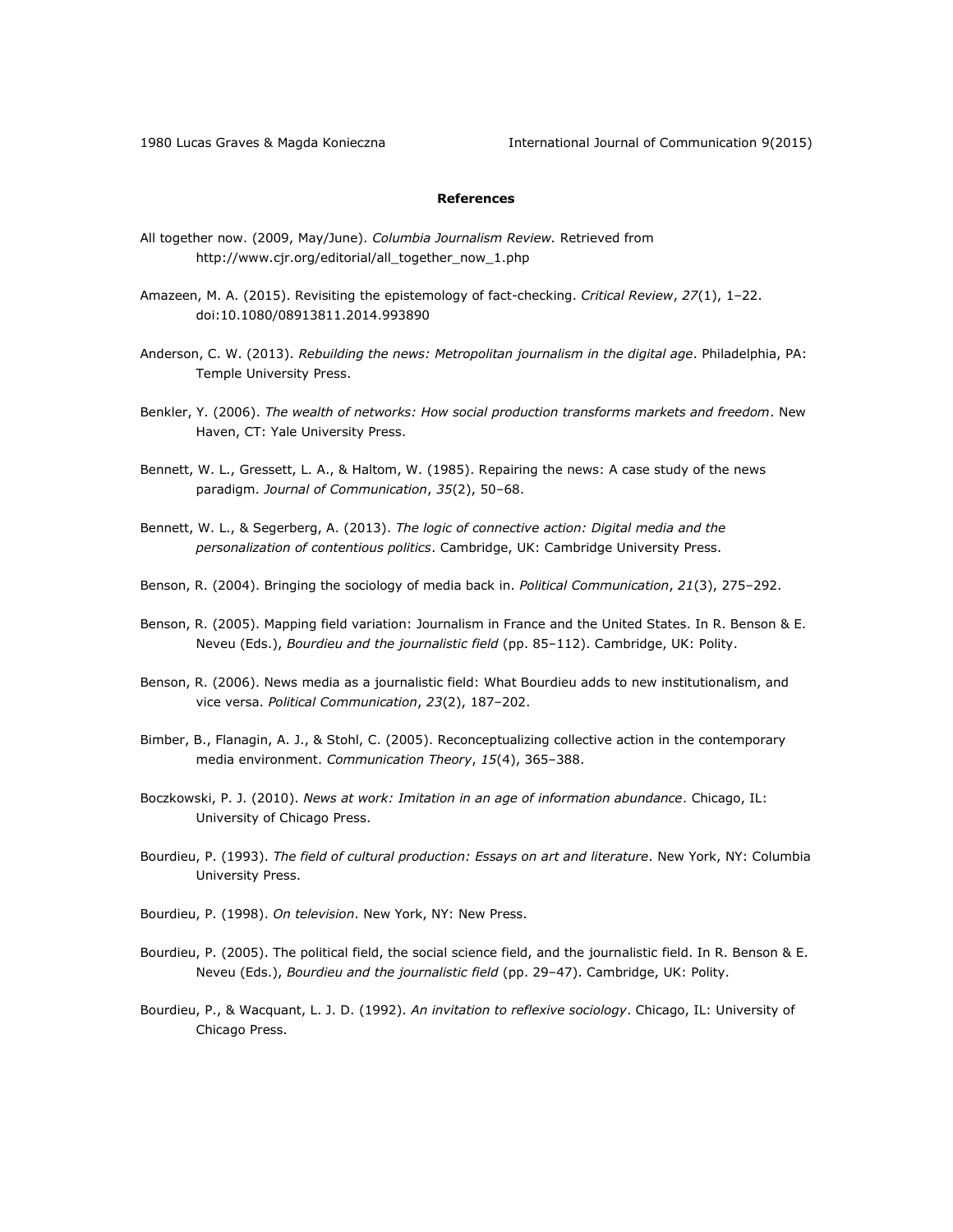Breed, W. (1952). *The newspaperman, news and society*. New York, NY: Columbia University Press.

- Brown, N. (2013, October 10). Coming soon: We aim our fact-checking at the pundits. *Politifact.com.*  Retrieved from [http://www.politifact.com/truth-o-meter/article/2013/oct/10/coming-soon-we](http://www.politifact.com/truth-o-meter/article/2013/oct/10/coming-soon-we-aim-our-fact-checking-pundits)[aim-our-fact-checking-pundits](http://www.politifact.com/truth-o-meter/article/2013/oct/10/coming-soon-we-aim-our-fact-checking-pundits)
- Carlson, M. (2012). "Where once stood titans": Second-order paradigm repair and the vanishing U.S. newspaper. *Journalism*, *13*(3), 267–283. doi:10.1177/1464884911421574
- Cook, T. E. (1998). *Governing with the news: The news media as a political institution*. Chicago, IL: University of Chicago Press.
- Cook, T. E. (2006). The news media as a political institution: Looking backward and looking forward. *Political Communication*, *23*(2), 159–171.
- Crouse, T. (1973). *The boys on the bus*. New York, NY: Ballantine Books.
- Cunningham, B. (2003). Re-thinking objectivity. *Columbia Journalism Review*, *42*(2), 24–32.
- Darnton, R. (1975). Writing news and telling stories. *Daedalus*, *104*(2), 175–194.
- DiMaggio, P., & Powell, W. W. (1991). Structural analysis of organizational fields. In W. W. Powell & P. DiMaggio (Eds.), *The new institutionalism in organizational analysis* (pp. 1–38). Chicago, IL: University of Chicago Press.
- Dobbs, M. (2012). *The rise of political fact-checking.* Washington, DC: New America Foundation.
- Downie, L. J., & Schudson, M. (2009). *The reconstruction of American journalism*. New York, NY: Columbia School of Journalism.
- Dunwoody, S. (1980). The science writing inner club: A communication link between science and the lay public. *Science, Technology, and Human Values*, *5*(30), 14–22.
- Fligstein, N., & McAdam, D. (2011). Toward a general theory of strategic action fields. *Sociological Theory*, *29*(1), 1–26.
- Gans, H. J. (2003). *Democracy and the news*. New York, NY: Oxford University Press.
- Gans, H. J. (2004). *Deciding what's news: A study of CBS Evening News, NBC Nightly News, Newsweek, and Time.* Evanston, IL: Northwestern University Press.
- Graves, L. (2013). *Deciding what's true: Fact-checking journalism and the new ecology of news* (PhD dissertation). Columbia University, New York, NY. Retrieved from <http://gradworks.umi.com/35/49/3549415.html>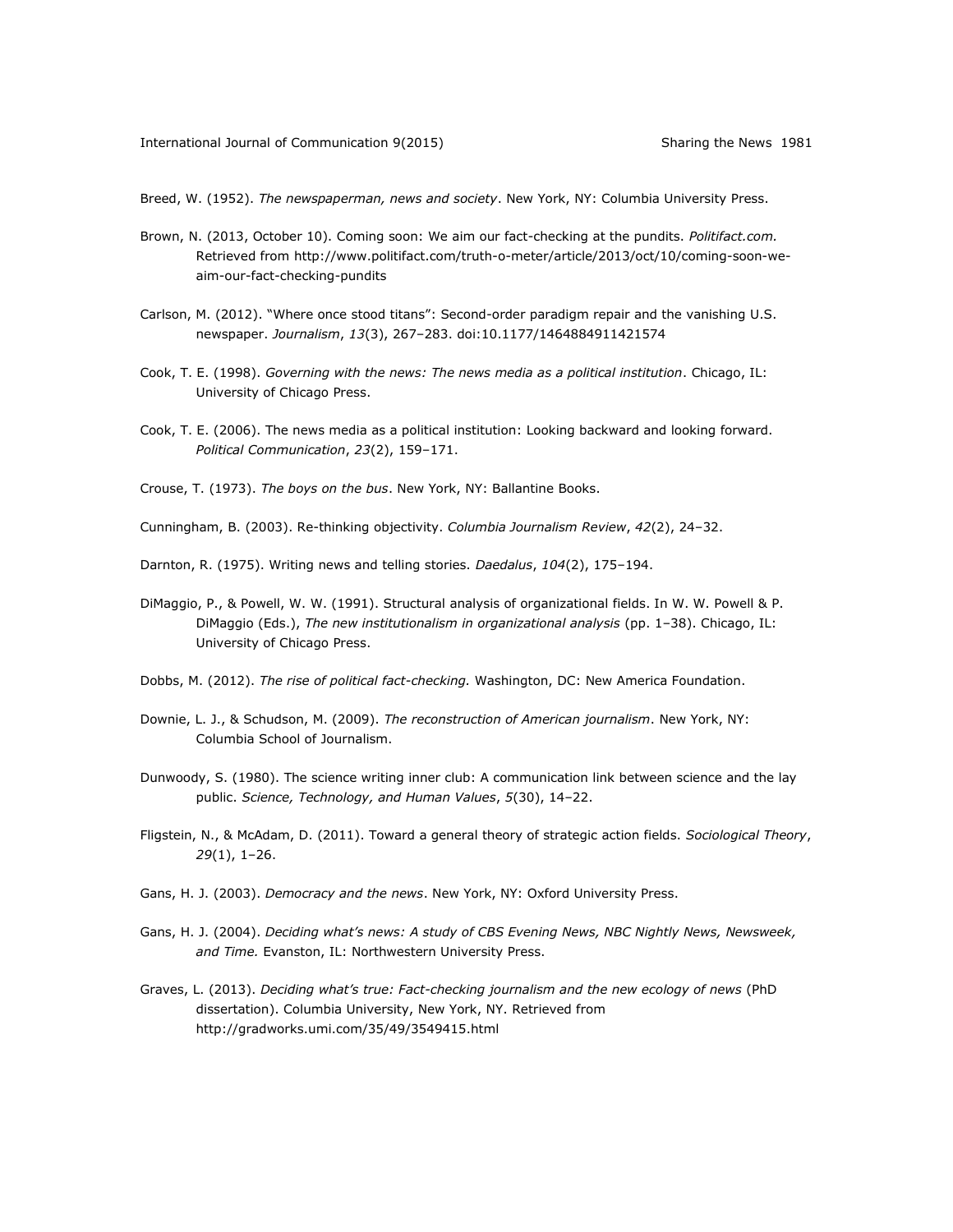- Graves, L., & Glaisyer, T. (2012). *The fact-checking universe in spring 2012: An overview*. Washington, DC: New America Foundation.
- Hallin, D. C. (1992). The passing of the "high modernism" of American journalism. *Journal of Communication*, *42*(3), 14–25.
- Hallin, D. C., & Mancini, P. (2004). *Comparing media systems: Three models of media and politics*. New York, NY: Cambridge University Press.
- Hamilton, J. T. (2004). *All the news that's fit to sell: How the market transforms information into news*. Princeton, NJ: Princeton University Press.
- Houston, B. (2010). Collaborations spread quickly, giving stories a broader reach. *IRE Journal*, *33*(2), 17– 18.
- Jackson, B., & Jamieson, K. H. (2007). *Unspun: Finding facts in a world of disinformation*. New York, NY: Random House.
- Kessler, G. (2014, June 13). The global boom in political fact checking. *The Washington Post*. Retrieved from [http://www.washingtonpost.com/blogs/fact-checker/wp/2014/06/13/the-global-boom-in](http://www.washingtonpost.com/blogs/fact-checker/wp/2014/06/13/the-global-boom-in-fact-checking)[fact-checking](http://www.washingtonpost.com/blogs/fact-checker/wp/2014/06/13/the-global-boom-in-fact-checking)
- Konieczna, M. (2014). *A better news organization: Can nonprofits improve on the mainstream news organizations from which they arose?* (PhD dissertation). University of Wisconsin–Madison, Madison, WI.
- Kreiss, D. (2012). *Taking our country back: The crafting of networked politics from Howard Dean to Barack Obama*. New York, NY: Oxford University Press.
- Martin, J. L. (2003). What is field theory? *American Journal of Sociology*, *109*(1), 1–49.
- Myers, S. (2010, May 3). PolitiFact takes lesson from fast-food industry as it franchises fact checking. *Politifact.com.* Retrieved fro[m http://www.poynter.org/latest-news/top-stories/102422/politifact](http://www.poynter.org/latest-news/top-stories/102422/politifact-takes-lesson-from-fast-food-industry-as-it-franchises-fact-checking/)[takes-lesson-from-fast-food-industry-as-it-franchises-fact-checking/](http://www.poynter.org/latest-news/top-stories/102422/politifact-takes-lesson-from-fast-food-industry-as-it-franchises-fact-checking/)
- Project for Excellence in Journalism. (2013). *The state of the news media 2013*. Retrieved from <http://stateofthemedia.org/2013/overview-5/>
- Reese, S. D. (1990). The news paradigm and the ideology of objectivity: A socialist at the Wall Street Journal. *Critical Studies in Mass Communication*, *7*(4), 390–409.
- Reinemann, C. (2004). Routine reliance revisited: Exploring media importance for German political journalists. *Journalism and Mass Communication Quarterly*, *81*(4), 857–876.

Rosen, J. (1999). *What are journalists for?* New Haven, CT: Yale University Press.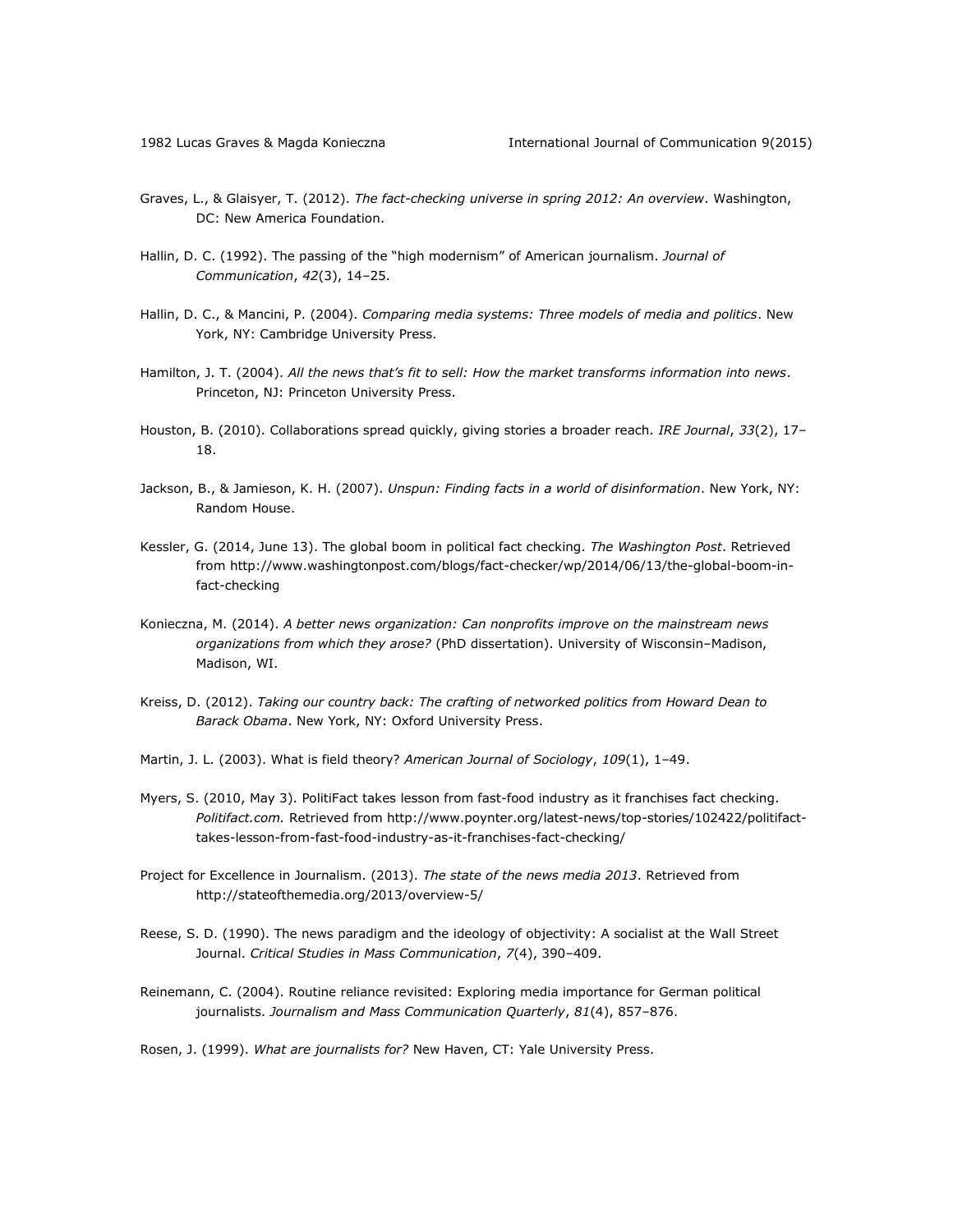Rusbridger, A. (2009). I've seen the future and it's mutual. *British Journalism Review*, *20*(3), 19–26.

- Ryfe, D. M. (2012). *Can journalism survive: An inside look at American newsrooms*. Cambridge, UK: Polity.
- Schudson, M. (1978). *Discovering the news: A social history of American newspapers*. New York, NY: Basic Books.
- Schudson, M. (2001). The objectivity norm in American journalism. *Journalism*, *2*(2), 149–170.

Schudson, M. (2003). *The sociology of news* (1st ed.). New York, NY: Norton.

- Shoemaker, P. J., & Reese, S. D. (1996). *Mediating the message: Theories of influences on mass media content* (2nd ed.). White Plains, NY: Longman.
- Siles, I., & Boczkowski, P. J. (2012). Making sense of the newspaper crisis: A critical assessment of existing research and an agenda for future work. *New Media and Society*, *14*(8), 1375–1394.
- Slauter, W. (2008, February 27). *Recycling the news in the 18th-century blogosphere*. Presented at the Book History Colloquium, Columbia University, New York, NY.
- Slauter, W. (2012). The paragraph as information technology. *Annales. Histoire, Sciences Sociales* (English), *67*(2), 253–278.
- Sparrow, B. H. (1999). *Uncertain guardians: The news media as a political institution*. Baltimore, MD: Johns Hopkins University Press.
- Sparrow, B. H. (2006). A research agenda for an institutional media. *Political Communication*, *23*(2), 145– 157.
- Starr, P. (2004). *The creation of the media: Political origins of modern communications*. New York, NY: Basic Books.
- Stearns, J. (2010, April 22). A growing inventory of journalism collaborations [Web log message]. Retrieved from<http://stearns.wordpress.com/2010/04/22/indexing-journalism-collaboration>
- Stearns, J. (2012, April 20). Catalysts of collaboration: What motivates new journalism partnerships. *Mediashift.* Retrieved from [http://www.pbs.org/mediashift/2012/04/catalysts-of-collaboration](http://www.pbs.org/mediashift/2012/04/catalysts-of-collaboration-what-motivates-new-journalism-partnerships111/)[what-motivates-new-journalism-partnerships111/](http://www.pbs.org/mediashift/2012/04/catalysts-of-collaboration-what-motivates-new-journalism-partnerships111/)
- Steffen, C. G. (2003). Newspapers for free: The economies of newspaper circulation in the early republic. *Journal of the Early Republic*, *23*(3), 381–419.
- Tunstall, J. (1971). *Journalists at work: Specialist correspondents, their news organizations, news sources, and competitor-colleagues*. Beverly Hills, CA: SAGE Publications.